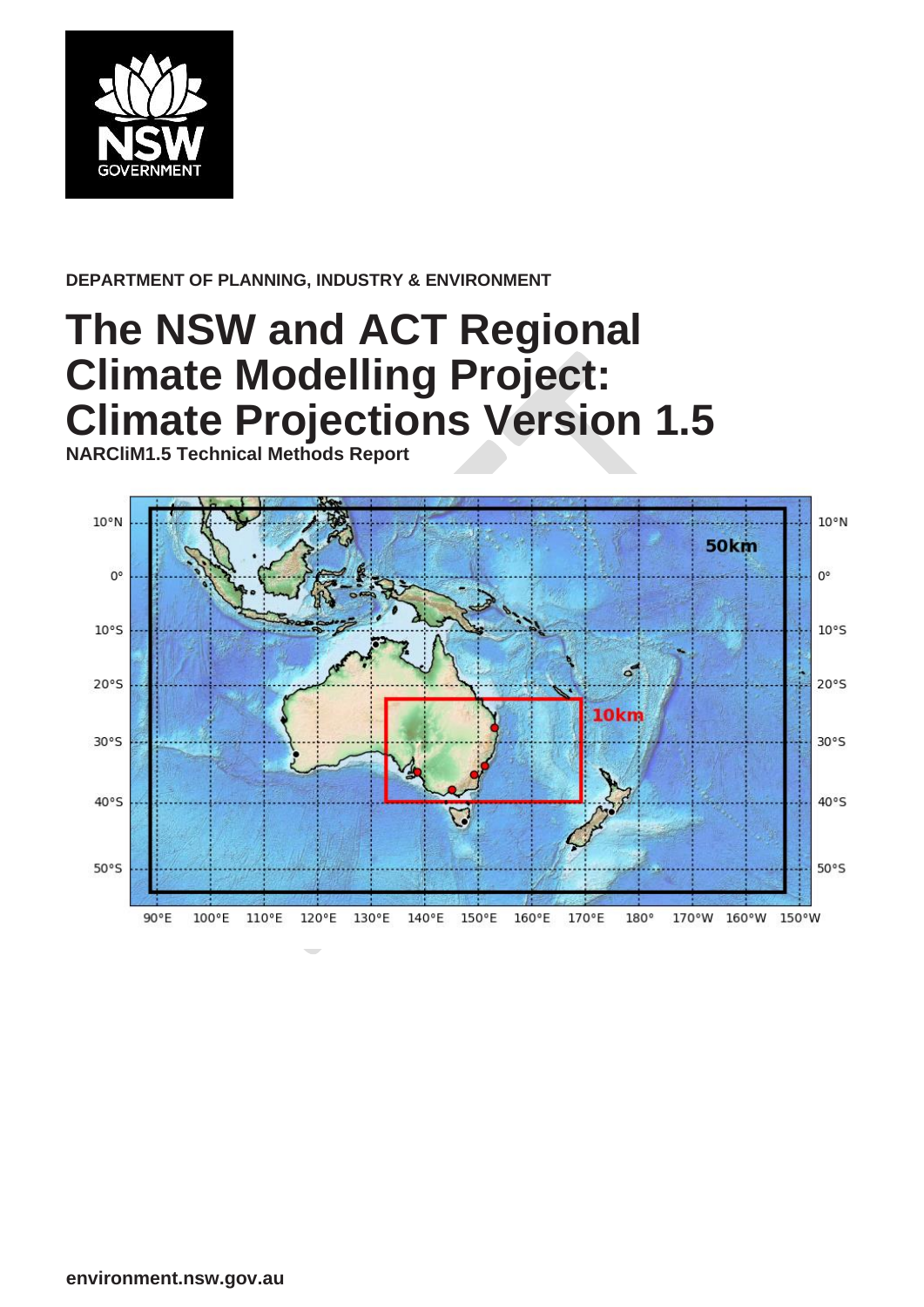© 2020 State of NSW and Department of Planning, Industry and Environment

With the exception of photographs, the State of NSW and Department of Planning, Industry and Environment are pleased to allow this material to be reproduced in whole or in part for educational and non-commercial use, provided the meaning is unchanged and its source, publisher and authorship are acknowledged. Specific permission is required for the reproduction of photographs.

The Department of Planning, Industry and Environment (DPIE) has compiled this report in good faith, exercising all due care and attention. No representation is made about the accuracy, completeness or suitability of the information in this publication for any particular purpose. DPIE shall not be liable for any damage which may occur to any person or organisation taking action or not on the basis of this publication. Readers should seek appropriate advice when applying the information to their specific needs.

All content in this publication is owned by DPIE and is protected by Crown Copyright, unless credited otherwise. It is licensed under the [Creative Commons Attribution 4.0 International](http://creativecommons.org/licenses/by/4.0/deed.en)  [\(CC BY 4.0\),](http://creativecommons.org/licenses/by/4.0/deed.en) subject to the exemptions contained in the licence. The legal code for the licence is available at [Creative Commons.](http://creativecommons.org/licenses/by/4.0/legalcode)

Prepared by:

Climate Research, NSW Department of Planning, Industry & Environment

Climate Change Research Centre and ARC Centre of Excellence for Climate System Science, University of New South Wales

DPIE asserts the right to be attributed as author of the original material in the following manner: © State of New South Wales and Department of Planning, Industry and Environment 2020.

Cover photo: NARCliM domains map developed by DPIE

Published by:

Environment, Energy and Science Department of Planning, Industry and Environment 59 Goulburn Street, Sydney NSW 2000 PO Box A290, Sydney South NSW 1232 Phone: +61 2 9995 5000 (switchboard) Phone: 1300 361 967 (Environment, Energy and Science enquiries) TTY users: phone 133 677, then ask for 1300 361 967 Speak and listen users: phone 1300 555 727, then ask for 1300 361 967 Email: [info@environment.nsw.gov.au](mailto:info@environment.nsw.gov.au) Website: [www.environment.nsw.gov.au](http://www.environment.nsw.gov.au/)

Report pollution and environmental incidents Environment Line: 131 555 (NSW only) or [info@environment.nsw.gov.au](mailto:info@environment.nsw.gov.au) See also [www.environment.nsw.gov.au](http://www.environment.nsw.gov.au/)

ISBN 978 1 922493 72 9 EES 2020/0542 November 2020

**Find out more about your environment at:**

**www.environment.nsw.gov.au**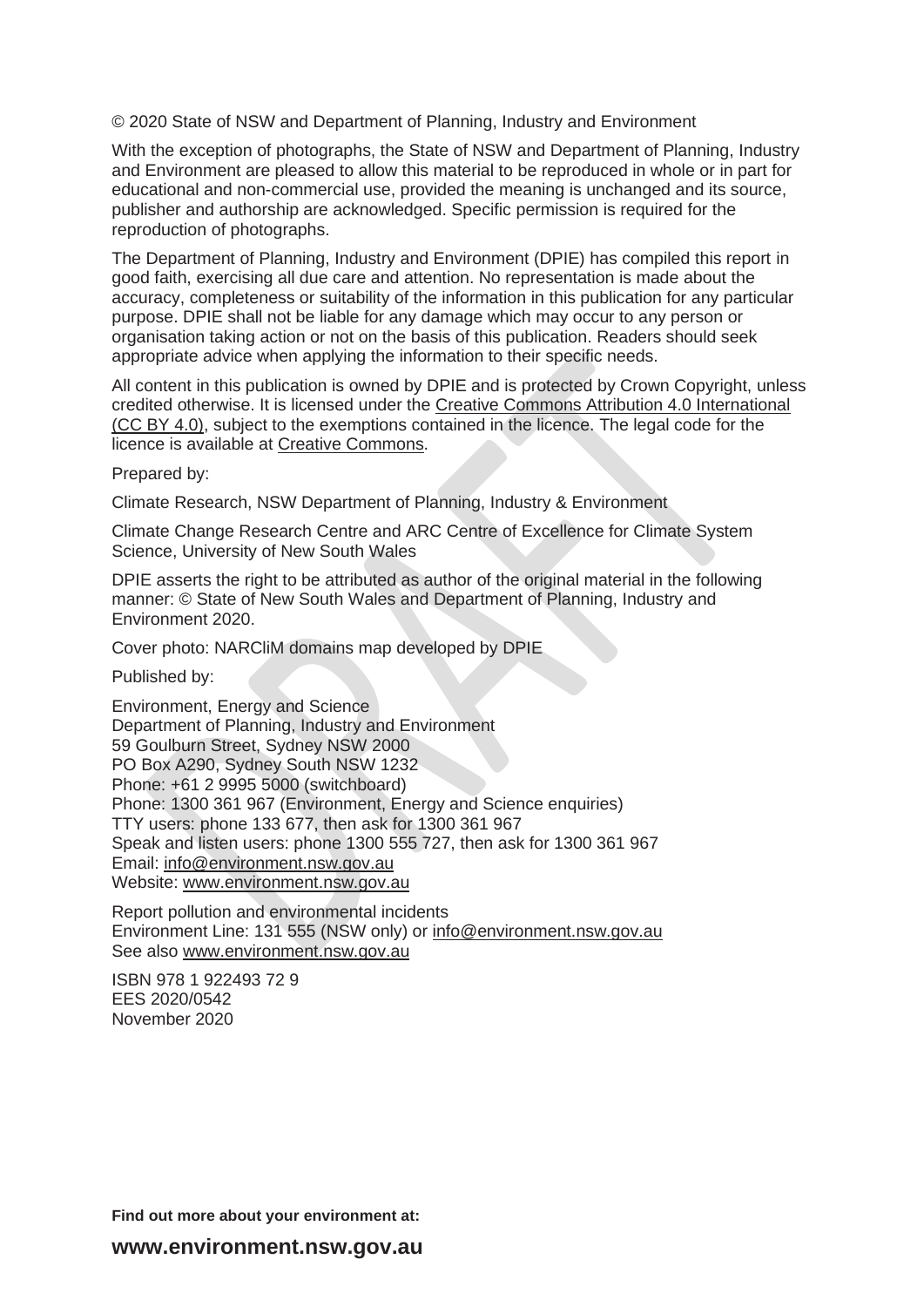# **Contents**

|                | Abbreviations and acronyms                                              | 5  |
|----------------|-------------------------------------------------------------------------|----|
|                | <b>Technical summary</b>                                                | 6  |
|                | NARCliM1.0                                                              | 6  |
|                | NARCliM1.5                                                              | 8  |
| 1.             | Introduction                                                            | 9  |
| 2.             | <b>Experimental design</b>                                              | 9  |
|                | Future emission scenario selection                                      | 10 |
| 3 <sub>1</sub> | <b>Model selection</b>                                                  | 11 |
|                | <b>GCM</b> selection                                                    | 11 |
|                | <b>RCM</b> selection                                                    | 15 |
| 4.             | Generation of NARCliM1.5 data                                           | 16 |
|                | Generation of raw output                                                | 16 |
|                | Post-processing of simulation outputs                                   | 17 |
|                | Variables developed via post-processing                                 | 17 |
|                | <b>Bias correction</b>                                                  | 20 |
| 5.             | <b>Quality assurance</b>                                                | 20 |
|                | Technical quality assurance for each variable                           | 20 |
|                | Scientific quality assurance                                            | 21 |
|                | Metadata                                                                | 21 |
|                | Licensing                                                               | 22 |
| 6.             | Data retention and destruction details                                  | 22 |
| 7 <sub>1</sub> | <b>References</b>                                                       | 23 |
|                | Appendices                                                              | 26 |
|                | Appendix A. Literature reviewed to assess GCM performance and number of |    |
|                | GCMs evaluated in each study                                            | 26 |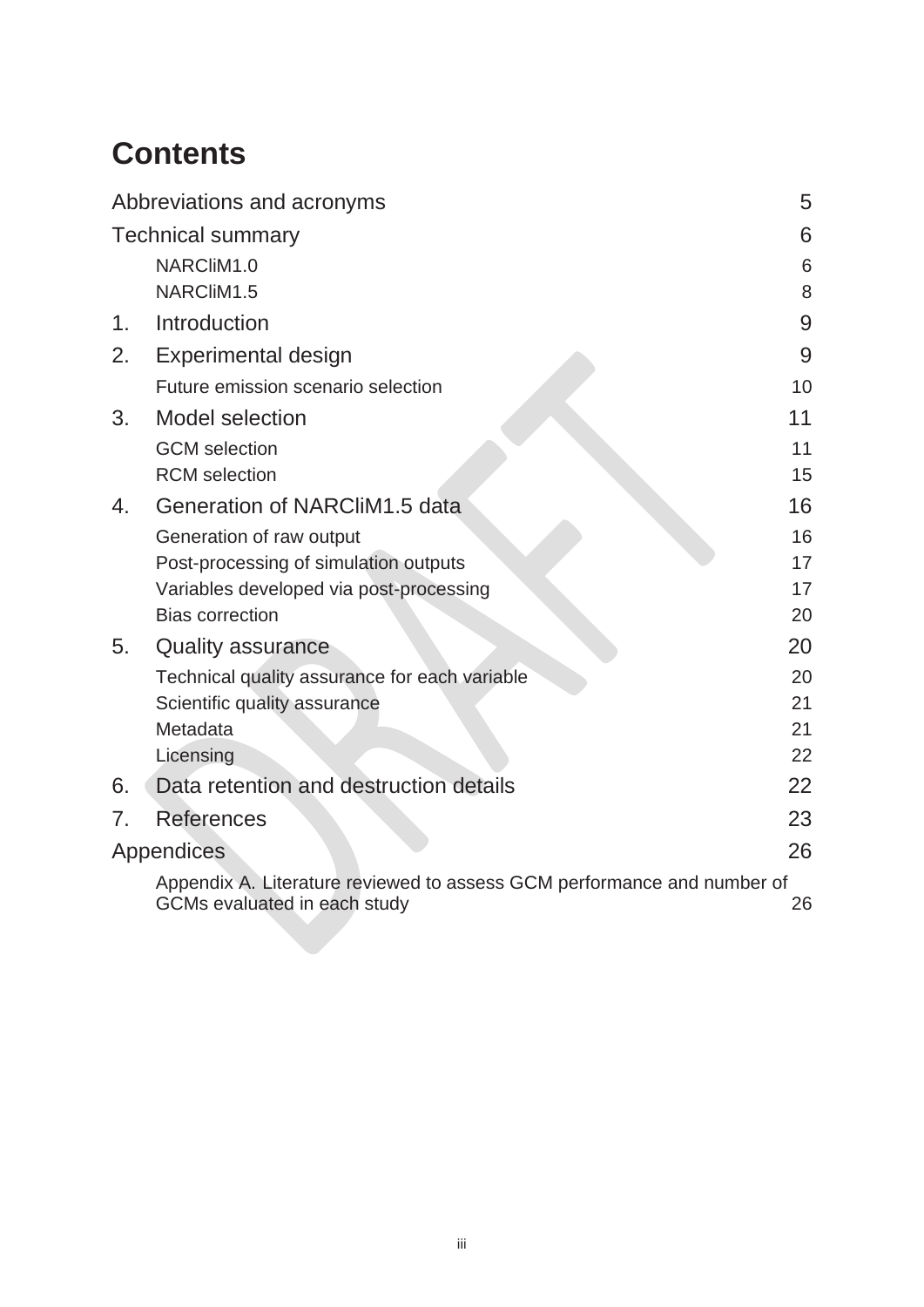## **List of tables**

| Table 1 | Primary differences between NARCIIM1.0 and NARCIIM1.5                                                                                 | 6  |
|---------|---------------------------------------------------------------------------------------------------------------------------------------|----|
| Table 2 | Key feedback and actions provided by technical users of<br>NARCliM1.0                                                                 | 9  |
| Table 3 | GCM independence ranking results for temperature and<br>precipitation.                                                                | 13 |
| Table 4 | GCMs independence ranking and future changes in annual mean<br>temperature and precipitation between 2060 to 2079 and 1990 to<br>2009 | 15 |
| Table 5 | Physics schemes used in the three regional climate models for<br>NARCliM1.0 and NARCliM1.5                                            | 16 |
| Table 6 | Two-dimensional variables post-processed in NARCliM1.5                                                                                | 18 |
| Table 7 | NARCliM1.5 quality assurance tests                                                                                                    | 21 |
|         |                                                                                                                                       |    |

# **List of figures**

Figure 1 [SRES and RCP future pathways from the CMIP3 and CMIP5](#page-9-1)  [models, respectively](#page-9-1) 10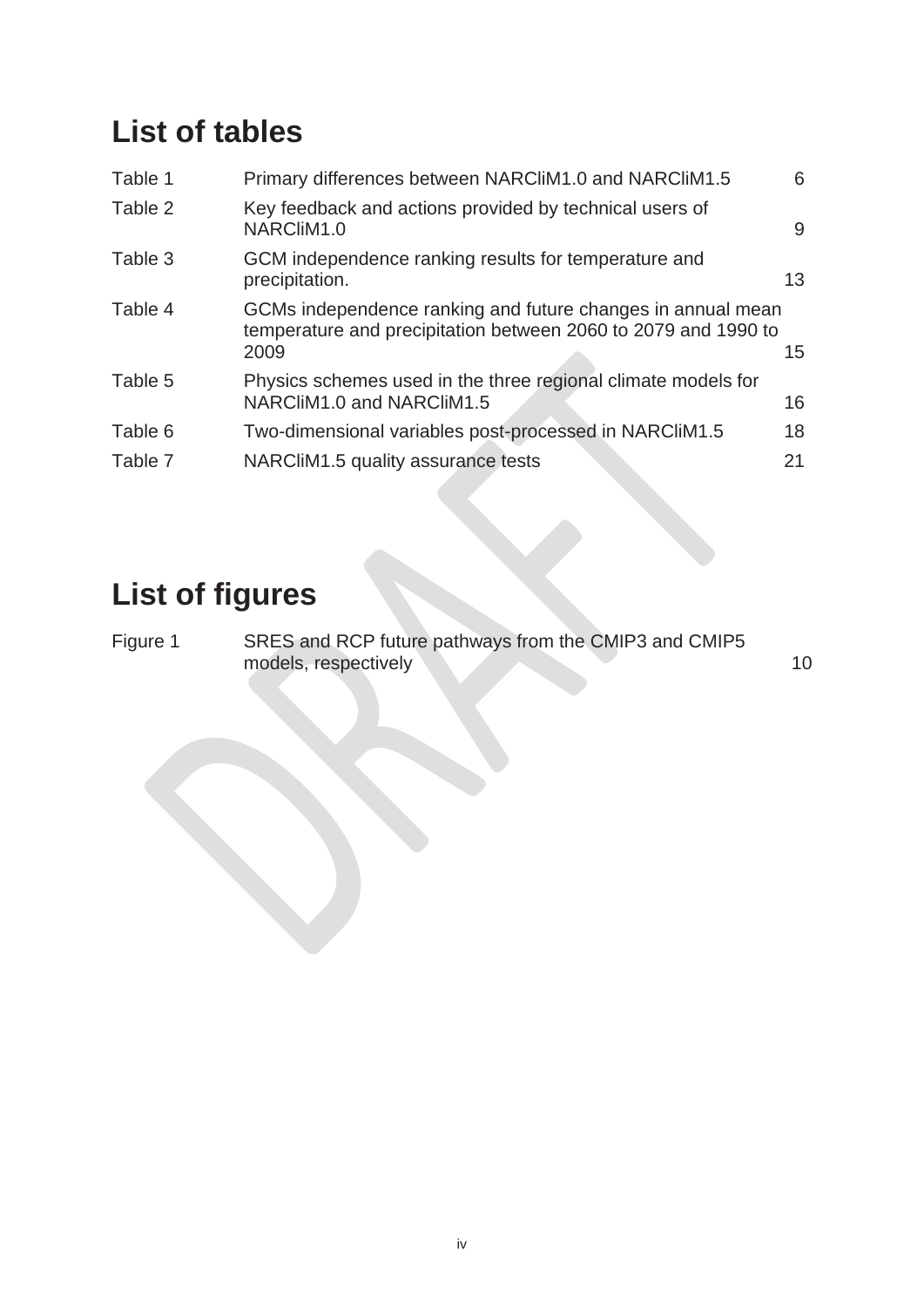# <span id="page-4-0"></span>**Abbreviations and acronyms**

| <b>Abbreviation</b>            | <b>Meaning</b>                                                                                            |
|--------------------------------|-----------------------------------------------------------------------------------------------------------|
| <b>ACT</b>                     | <b>Australian Capital Territory</b>                                                                       |
| AGCD                           | Australian Gridded Climate Data                                                                           |
| AWAP                           | Australian Water Availability Project, Commonwealth Science and<br>Industry Research Organisation (CSIRO) |
| <b>CF</b>                      | Climate and forecast                                                                                      |
| <b>CMIP</b>                    | Coupled Model Inter-comparison Project                                                                    |
| <b>COP</b>                     | <b>Conference of Parties</b>                                                                              |
| <b>CORDEX</b>                  | <b>Coordinated Regional Climate Downscaling Experiment</b>                                                |
| CSV, NetCDF,<br><b>GeoTIFF</b> | File formats                                                                                              |
| DPIE, the<br>Department        | Department of Planning, Industry and Environment                                                          |
| <b>ENES</b>                    | European Network for Earth System Modelling                                                               |
| <b>ENSO</b>                    | El Niño-Southern Oscillation                                                                              |
| <b>GCM</b>                     | Global climate models                                                                                     |
| <b>ICT</b>                     | Information and Communication Technology                                                                  |
| <b>IOD</b>                     | Indian Ocean Dipole                                                                                       |
| <b>IPCC AR5</b>                | IPCC Assessment Report version number, e.g AR5 is the IPCC Fifth<br><b>Assessment Report</b>              |
| <b>NARCIM</b>                  | NSW and ACT Regional Climate Modelling                                                                    |
| <b>NCEP</b>                    | <b>National Centers for Environmental Predictions</b>                                                     |
| <b>NCI</b>                     | National Computational Infrastructure                                                                     |
| <b>NSW</b>                     | <b>New South Wales</b>                                                                                    |
| QA                             | Quality assurance                                                                                         |
| QC                             | <b>Quality control</b>                                                                                    |
| <b>RCM</b>                     | Regional climate models                                                                                   |
| <b>RCP</b>                     | Representative concentration pathways                                                                     |
| <b>SDC</b>                     | Science Data Compute                                                                                      |
| <b>SRES</b>                    | Special Report on Emission Scenarios                                                                      |
| <b>WP</b>                      | <b>Western Pacific</b>                                                                                    |
| <b>WRF</b>                     | Weather Research and Forecasting Model                                                                    |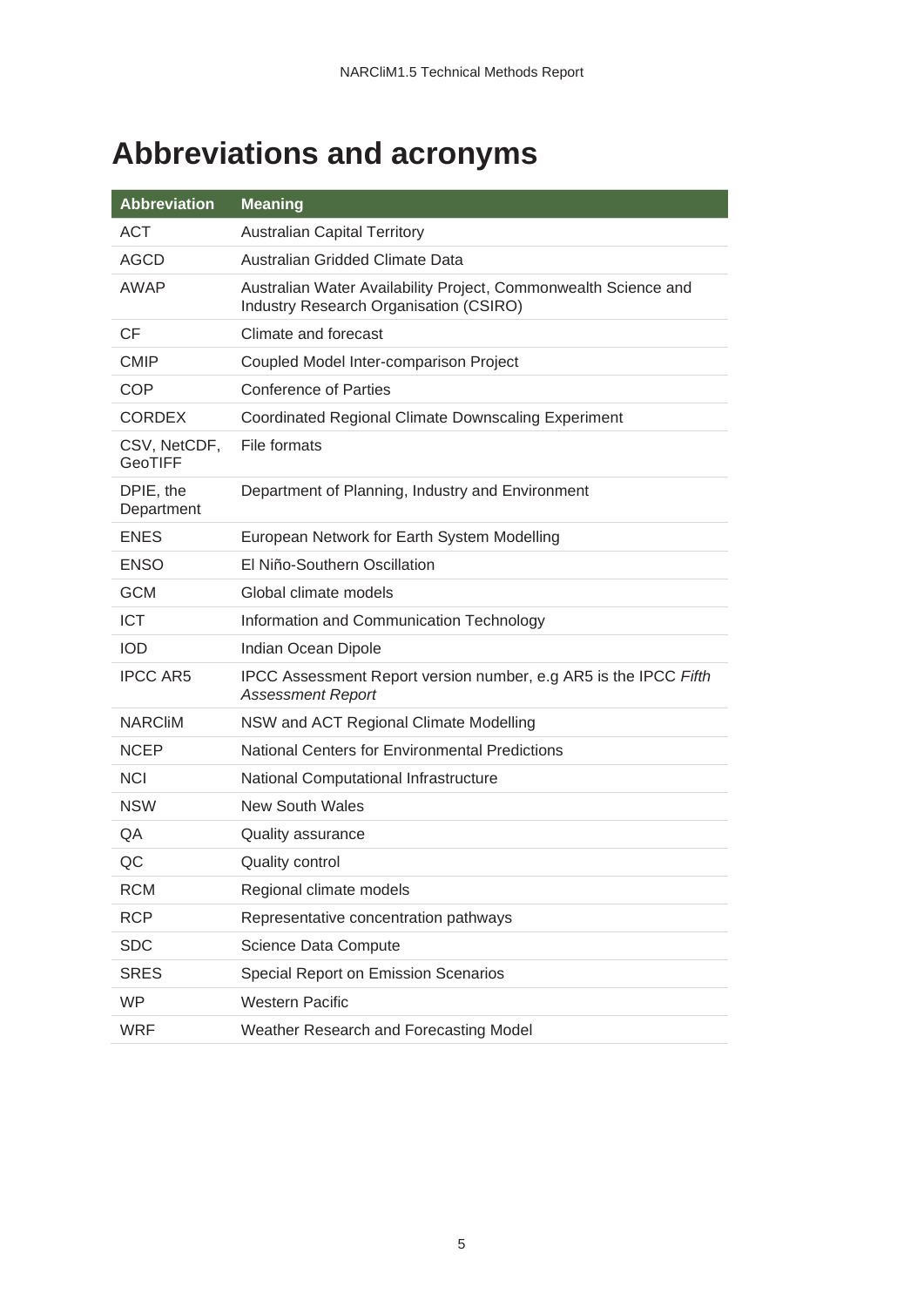# <span id="page-5-0"></span>**Technical summary**

Through the Climate Change Fund 2018–2022 program, the Science, Economics and Insights Division of the Department of Planning, Industry and Environment (the Department) is focusing on enhancing and updating regional climate projections for New South Wales (NSW), determining the role of climate change on natural hazards, and assessing climate impacts on critical infrastructure.

The NSW Government's major regional climate projections dataset is the NSW and ACT Regional Climate Modelling (NARCliM) Project which was first released in 2014 (now named 'NARCliM1.0'). This technical methods report details the enhancement of the NARCliM1.0 dataset to produce the next iteration of regional climate projections, 'NARCliM1.5.' The NSW and ACT Regional Climate Modelling (NARCliM) Project is a research partnership between the NSW and ACT governments and the Climate Change Research Centre at the University of NSW. The NSW partners included Sydney Water, Sydney Catchment Authority, Hunter Water, NSW Department of Transport, NSW Department of Primary Industry and NSW Office of Water.The Department partnered with the University of New South Wales for the NARCliM project. UNSW was the primary modeller for NARCliM1.0. NARCliM1.5 on the otherhand was co-modelled with the Department. The Department sought the support of and engaged with the ACT Government and other NSW Government agencies in the design and review of NARCliM1.0; and NARCliM1.5 built off of these engagements and knowledge insights. The technical specifications of NARCliM1.0 and NARCliM1.5 are summarised in Table 1.

This report, together with the NARCliM1.5 Quality Assurance Report, are intended to present process and procedural details for developing NARCliM1.5 and assuring its quality.

| <b>Configuration</b>                                  | <b>NARCliM1.0</b>                                            | <b>NARCliM1.5</b>                                |
|-------------------------------------------------------|--------------------------------------------------------------|--------------------------------------------------|
| Release date                                          | 2014                                                         | 2020                                             |
| No. combinations                                      | 12                                                           | 6                                                |
| Years simulated                                       | 1990 to 2009, 2020 to 2039,<br>2060 to 2079                  | 1951 to 2100                                     |
| Grid resolution of Australasia<br>and NARCliM domains | 50 km and 10 km                                              | 50 km and 10 km                                  |
| Global climate models                                 | 4 CMIP3 models: CGCM3.1,<br>CSIRO-Mk3.0, ECHAM5,<br>MIROC3.2 | 3 CMIP5 models: ACCESS1.3,<br>ACCESS1.0, CanESM2 |
| Regional climate models                               | 3 RCMs per GCM (WRF3.3)                                      | 2 RCMs used in NARCliM1.0<br>(WRF3.6.0.5)        |
| Future emission scenarios                             | SRES A2                                                      | RCP4.5 and RCP8.5                                |
| Reanalysis-driven<br>simulations                      | NCEP: 1950 to 2009                                           | ERA-Interim: 1979 to 2013                        |

<span id="page-5-2"></span>**Table 1 Primary differences between NARCliM1.0 and NARCliM1.5**

1. Refers to the global and regional climate model combinations, e.g. 'ACCESS1.0 forcing and WRF configuration 1'.

### <span id="page-5-1"></span>**NARCliM1.0**

Released by the Department in 2014, the original NARCliM1.0 project outputs are an ensemble of 12 global-regional climate model combinations. Four Coupled Model Inter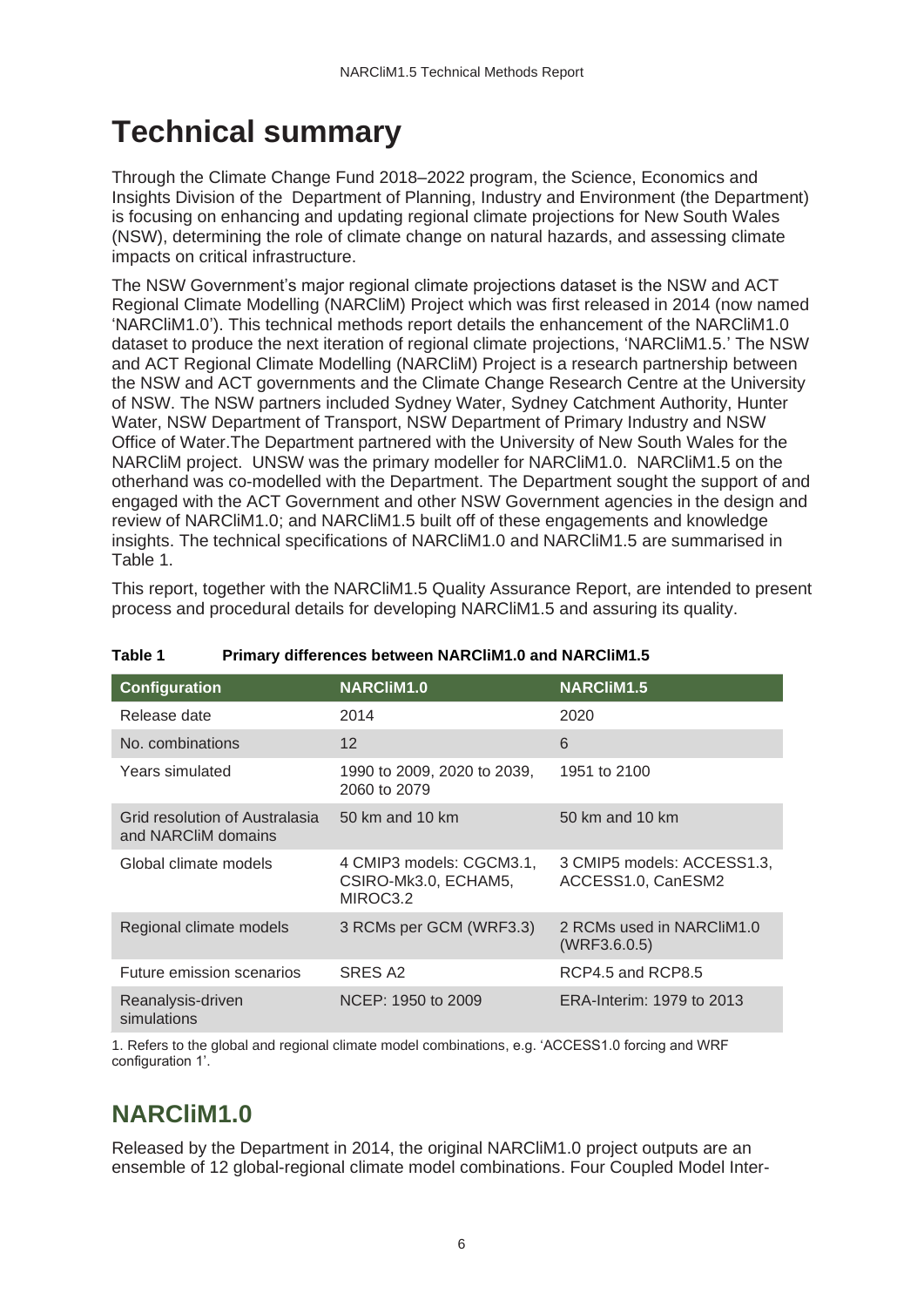comparison Project phase 3 (CMIP3) global climate models (GCMs) were 'dynamically downscaled' to finer spatial and temporal scales using three regional climate models (RCMs). *Dynamical downscaling* is a climate modelling technique where a model (a RCM) uses physical principles to determine how the climate system behaves over a particular region of the globe. RCMs rely on input data from GCMs at their boundaries to perform this dynamical downscaling. This is different to *statistical downscaling* which relies on developing statistical relationships between large-scale and regional climates and applying these relationships to GCM output to develop more regionally specific data.

Three 20-periods were simulated:

- 1. recent past (1990 to 2009)
- 2. near future (2020 to 2039)
- 3. far future (2060 to 2079).

To quantify the RCMs' capability to simulate observed regional climate over south-east Australia, three National Centers for Environmental Predictions (NCEP) reanalysis (Kalnay et al. 1996) forced simulations were run for 1950 to 2009. In addition, finer dynamical downscaling to 2 kilometres over Sydney (Argüeso et al. 2015) and statistical downscaling to 250 metres and 1 kilometre resolution (Hutchinson & Xu 2015) were developed. The NARCliM1.0 dataset is freely available via the NSW Government's [Climate Data Portal](https://climatedata.environment.nsw.gov.au/) (with a new website being developed) and by request.

The selection process for GCMs and RCMs used in NARCliM1.0 is to provide a spread in model output as a measure of uncertainty in climate projections. Outputs from GCMs are used as initial and boundary conditions in the RCMs. After an extensive literature review, GCMs were selected based on their overall performance in representing large-scale climate phenomena (e.g. El Niño patterns) and climate variability in widely used metrics (e.g. rainfall and temperature). Poor-performing GCMs were excluded and those remaining were ranked for independence. The independence ranking was then combined with that for GCMs, which provided a spread in temperature and rainfall projections for south-east Australia. The *Special Report on Emission Scenarios* A2 (SRES A2, IPCC 2000) future emissions scenario was chosen. SRES A2 reflects the 'business-as-usual' scenario in CMIP3 and, at the time of development, best illustrated the assumptions about how global emissions were tracking.

The RCMs chosen for NARCliM1.0 are three variations of the Weather Research and Forecasting (WRF) model. The three RCMs differ by their parameterisations of the planetary boundary layer, land surface and cumulus physics, micro physics, and short- and long-wave radiation physics. The three RCMs were selected from 36 combinations of physics schemes, ranked on their distinct ability to capture temperature, precipitation, mean sea-level pressure and winds, as well as their statistical independence.

The model output from the NARCliM1.0 twelve-member ensemble was processed into twodimensional files compliant with the Coordinated Regional Climate Downscaling Experiment (CORDEX, Giorgi et al. 2009) convention for temporal resolutions from sub-daily to seasonal. The post-processed data was then interpolated onto a regular latitude-longitude grid from the native rotated pole grid that WRF uses. Temperature and precipitation outputs were then bias-corrected (Evans & Argüeso 2014), which is important for assessing thresholds in the climate system. NARCliM1.0 data are produced in NetCDF format, however the [Climate Data Portal](https://climatedata.environment.nsw.gov.au/) also offers data in CSV and GeoTIFF. The methodology and evaluation of NARCliM1.0 is described in detail via several journal papers and technical notes that can be found on the University of NSW's [Climate Change Research Centre's](http://www.ccrc.unsw.edu.au/sites/default/files/NARCliM/publications.html)  [NARCliM publications webpage.](http://www.ccrc.unsw.edu.au/sites/default/files/NARCliM/publications.html)

The NARCliM1.0 models were simulated on the [National Computational Infrastructure](http://nci.org.au/) (NCI) supercomputing facility in Canberra. The CORDEX 50-kilometre and NARCliM 10-kilometre domains are run together in a one-way nesting set-up. The NARCliM1.0 NetCDF files contain metadata on the spatial and temporal dimensions of the data and the model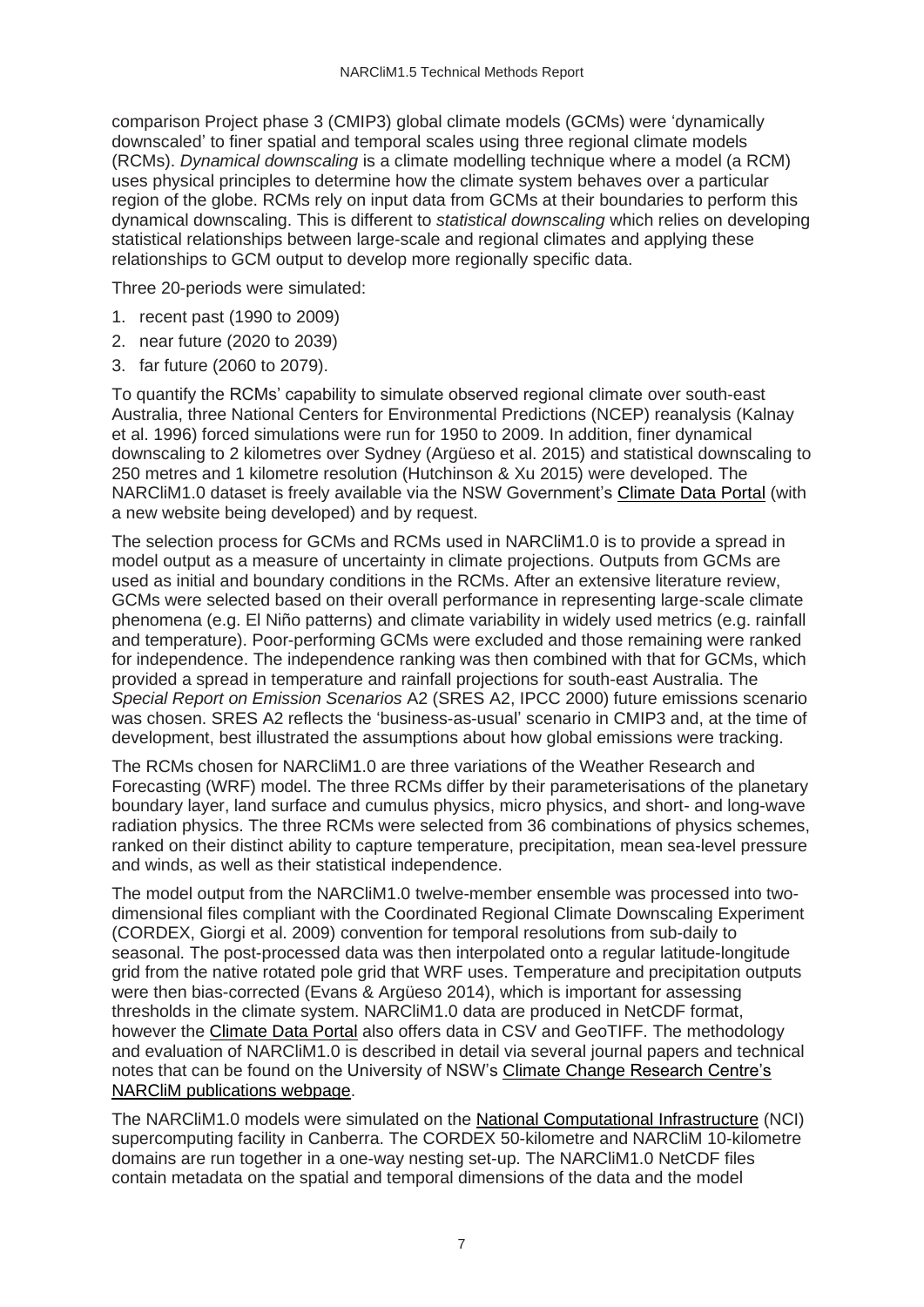configuration of the relevant NARCliM1.0 ensemble member. NARCliM1.0 raw and postprocessed datasets are stored and backed-up at the Science Data Compute (SDC) facility. The Department has developed a data management plan that includes the systematic data storage facilities and ICT infrastructure, the scheduled transfer of data files between supercomputing facilities and SDC (i.e. between NCI and the Department via Australia's Academic and Research Network at [AARNet\)](https://www.aarnet.edu.au/), and a robust filename structure for the NARCliM1.0 data.

Since the release of NARCliM1.0, the Department has held end-user needs workshops, face-to-face meetings and developed surveys for key stakeholders to obtain feedback on the usability and accessibility of NARCliM1.0. This stakeholder engagement was accompanied by an independent evaluation of the NARCliM1.0 project technical approach and experimental design [internal report ], and independent reviews and recommendations for enhanced data delivery services and software and ICT infrastructure. The main feedback from users was the need for:

- more easily accessible datasets
- continuous data throughout the 21st century
- the latest generation of GCMs to be used
- multiple future emission scenarios
- higher resolution simulations

The Department has addressed the majority of these needs through the delivery of NARCliM1.5.

### <span id="page-7-0"></span>**NARCliM1.5**

NARCliM1.5 is comprised of six regional climate projections that continuously span the period from 1951 to 2100 under two future emission scenarios. NARCliM1.5 consists of three CMIP5 GCMs (ACCESS1.0, ACCESS1.3 and CanESM2) downscaled using two WRF RCMs used in NARCliM1.0. CMIP5 uses emissions scenarios called 'representative concentration pathways' (RCPs) and NARCliM1.5 uses both RCP4.5 and RCP8.5. These scenarios reflect a medium level of mitigation and a business-as-usual approach, respectively. RCP8.5 is most comparable to the SRES A2 scenario used in NARCliM1.0.

The six projections are available in two resolutions: 50-kilometre (the Australasia CORDEX domain) and 10-kilometre (the south-east Australian NARCliM domain). The 50-kilometre and 10-kilometre domains are the same as NARCliM1.0. The third RCM from NARCliM1.0 was excluded due to unsatisfactory performance.

The GCMs used in NARCliM1.5 were selected following a similar evaluation and ranking process used for NARCliM1.0. An additional selection step was employed ensuring the CMIP5 GCMs complemented the CMIP3 GCMs that were used in NARCliM1.0. This means that NARCliM1.5 GCMs add to the spread of projections of temperature and precipitation in south-east Australia first presented in NARCliM1.0. Therefore, the full suite of NARCliM projections provides a range of projections, and NARCliM1.5 is not meant to be a replacement for NARCliM1.0 (see Section 3, Figure 2).

NARCliM1.5 was run on the supercomputing facilities at NCI and the [Pawsey](https://pawsey.org.au/) [Supercomputing Centre](https://pawsey.org.au/) in Perth, Western Australia. After quality assurance – quality control (QAQC) and data post-processing was undertaken, the NARCliM1.5 dataset, which is approximately 1.5 petabytes in size, was transferred to the Science Data Compute (SDC) data facility.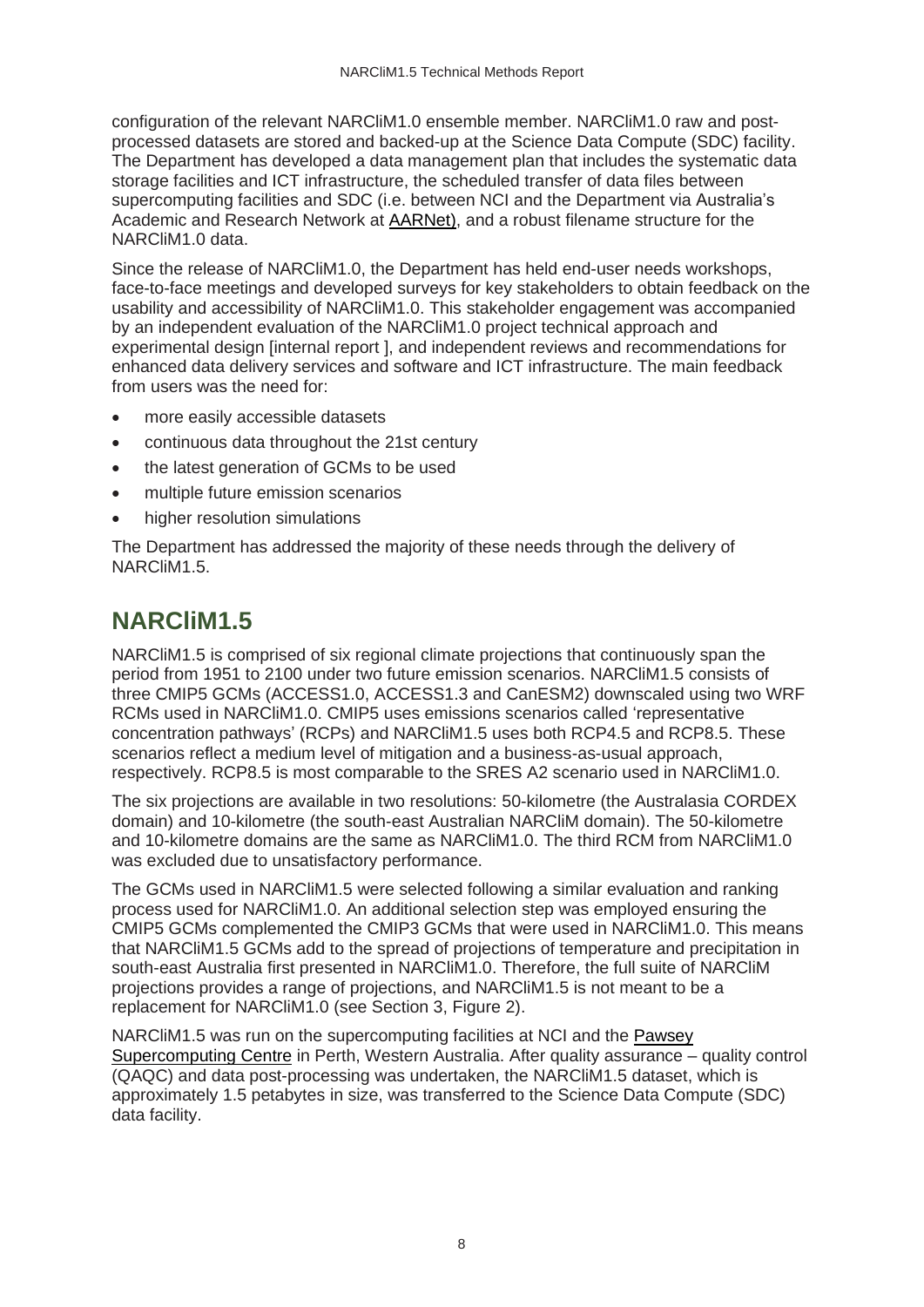# <span id="page-8-0"></span>**1. Introduction**

This technical report details the experimental design of NARCliM1.5 and the associated GCM and RCM model selection, post-processing, bias correction, QAQC procedures and data dissemination.

# <span id="page-8-1"></span>**2. Experimental design**

The NARCliM1.5 experimental design focused on addressing user needs based on stakeholder workshops, face-to-face discussions and an independent evaluation of NARCliM1.0 [internal report]. A summary of suggested improvements from technical user workshops for the NARCliM1.5 experimental design are described in Table 2. Some suggestions are addressed in NARCliM1.5, however most will be addressed in the next iteration of NARCliM.

#### <span id="page-8-2"></span>**Table 2 Key feedback and actions provided by technical users of NARCliM1.0**

| <b>Suggested improvement</b>                                                                                        | <b>DPIE</b> actions to date                                          |
|---------------------------------------------------------------------------------------------------------------------|----------------------------------------------------------------------|
| Use the next generation of CMIP GCMs                                                                                | NARCliM1.5 uses CMIP5 GCMs;<br>NARCliM2.0 will use CMIP6 GCMs        |
| Provide continuous simulations of past and future<br>climate (rather than three 20-year periods like<br>NARCliM1.0) | NARCliM1.5 projections continuously<br>span 150 years (1951 to 2100) |
| Simulate the future climate under multiple climate                                                                  | NARCliM1.5 has projections for two                                   |
| scenarios                                                                                                           | scenarios: RCP4.5 and RCP8.5                                         |
| Increase spatial grid resolution to better capture local                                                            | Not addressed in NARCIIM1.5;                                         |
| changes (e.g. metropolitan regions)                                                                                 | will be addressed in NARCIIM2.0                                      |
| Undertake more sophisticated methods of GCM                                                                         | Not addressed in NARCIIM1.5;                                         |
| selection                                                                                                           | will be addressed in NARCliM2.0                                      |
| Improve atmospheric and land parameterisations in the                                                               | Not addressed in NARCIIM1.5;                                         |
| <b>RCMs</b>                                                                                                         | will be addressed in NARCIIM2.0                                      |
| Incorporate a regional three-dimensional ocean model                                                                | Not addressed in NARCIIM1.5;<br>optimal in NARCliM2.0                |
| Provide more global climate model ensemble members                                                                  | Not addressed in NARCIIM1.5;                                         |
| to reduce risk and uncertainty in climate projections                                                               | will be addressed in NARCliM2.0                                      |
| Introduce bias corrections in the GCMs prior to the                                                                 | Not addressed in NARCIIM1.5;                                         |
| running of downscaled regional climate projections                                                                  | optimal in NARCliM2.0                                                |
| Incorporate local land usage knowledge into the RCMs                                                                | Not addressed in NARCIIM1.5;<br>optimal in NARCliM2.0                |

The finalised NARCliM1.5 experimental design is as follows:

- three GCMs from CMIP5 that had been robustly evaluated in the scientific literature
- two RCMs of the same WRF configuration as NARCliM1.0 (Note: All three RCM configurations from NARCliM1.0 were planned to be used in NARCliM1.5, however, the third RCM configuration performed significantly below expectations and thus has not been released)
- 10-kilometre and 50-kilometre domains, like NARCliM1.0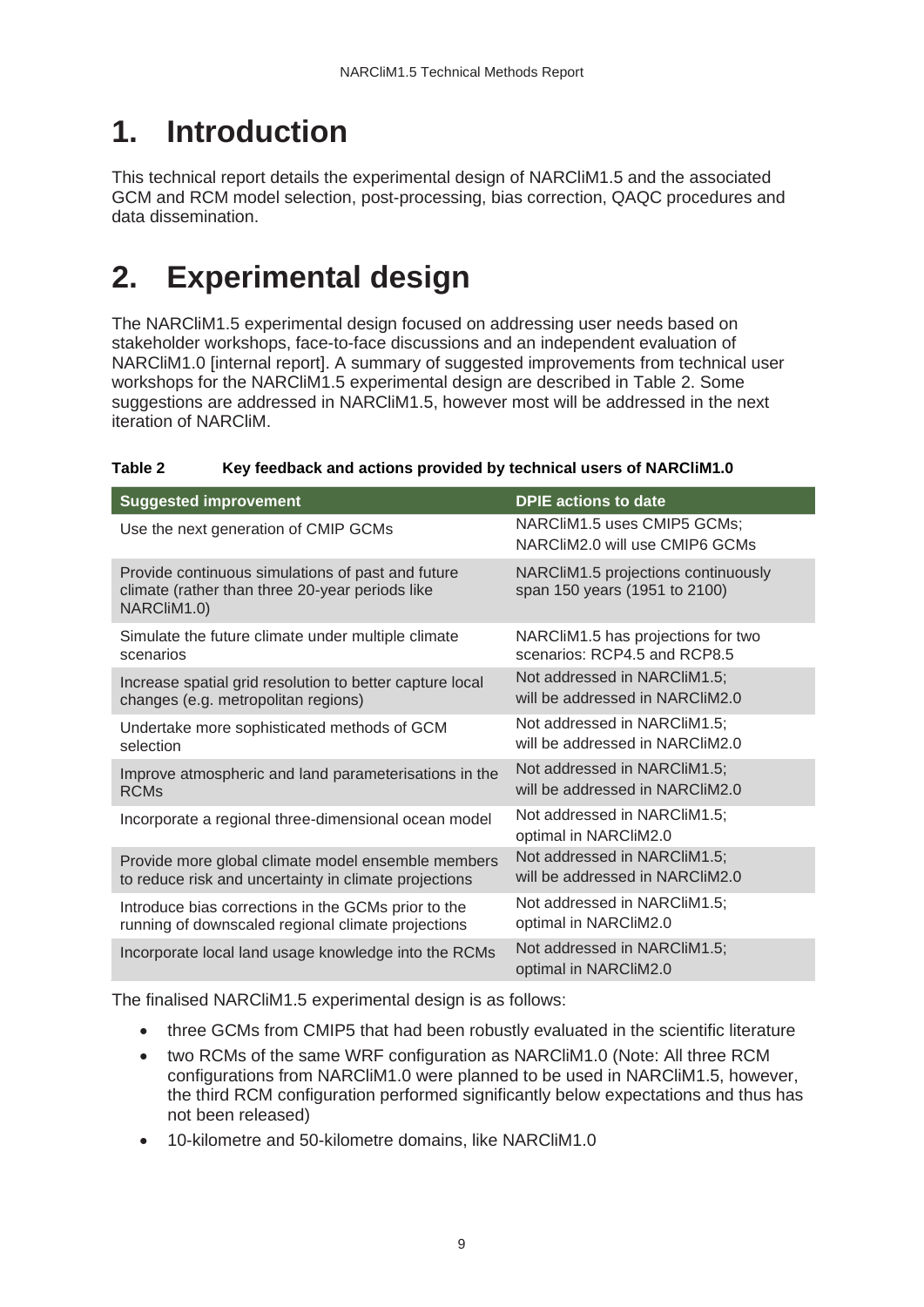- continuous simulations that cover the period from when anthropogenic climate change signals rapidly increased, up to the end of the 21st century (i.e. 1951 to 2100)
- two widely available future representative concentration pathways (RCP4.5 and RCP8.5)
- adherence to international regional climate modelling quidelines (CORDEX).

The details of model evaluation and selection is presented in the next section.

### <span id="page-9-0"></span>**Future emission scenario selection**

NARCliM1.5 provided an opportunity to use the CMIP5 GCMs whichtake a different approach to future emissions scenarios than were taken by CMIP3 GCMs. The NARCliM1.5 CMIP5 GCMs are associated with the IPCC *Fifth Assessment Report* (IPCC AR5, IPCC 2014), whereas the NARCliM1.0 CMIP3 GCMs are associated with IPCC AR4 (IPCC 2007). CMIP3 and CMIP5 have different types of future emission scenarios. The RCPs in CMIP5 focus on identifying and quantifying changes in the physical forcing to global climate resulting from combinations of socio-economic, technological and environmental reasons; whereas the storylines in the *Special Report on Emission Scenarios* (SRES, IPCC 2000) focus on identifying changes associated with policy, mitigation and socio-economic projections, and the resulting enhanced greenhouse gas concentrations imposed to the GCMs. The two future pathway types and their respective ranges of projected future warming are illustrated in Figure 1. NARCliM1.0 projects climate using the SRES A2 (high greenhouse gas emissions) future pathway (left; red line). NARCliM1.5 projects the RCP4.5 (moderate cuts to greenhouse gas emissions) and RCP8.5 (high greenhouse gas emissions with no/minimal policy changes) pathways (right; light blue and red lines, respectively).



<span id="page-9-1"></span>**Figure 1 SRES (left) and RCP (right) future pathways from the CMIP3 and CMIP5 models, respectively.** (**Source: Knutti & Sedláček 2013)**

The SRES are future greenhouse gas emissions associated with combinations of economic, global, regional and environmental factors. The SRES does not incorporate mitigation strategies that would lead to reduced climate change impacts. Conversely, the RCPs are the greenhouse gas emissions that are required to support an increase in total radiative forcing of 2.6, 4.5, 6.0 or 8.5 watts per square metre (W  $m<sup>2</sup>$ ) at the year 2100 (Moss et al. 2010). The RCPs are based on specific combinations of socio-economic status, population growth, technological development, etc. and may be any combination of these. Instead, these details in the scenarios were analysed through the integrated assessment models in parallel with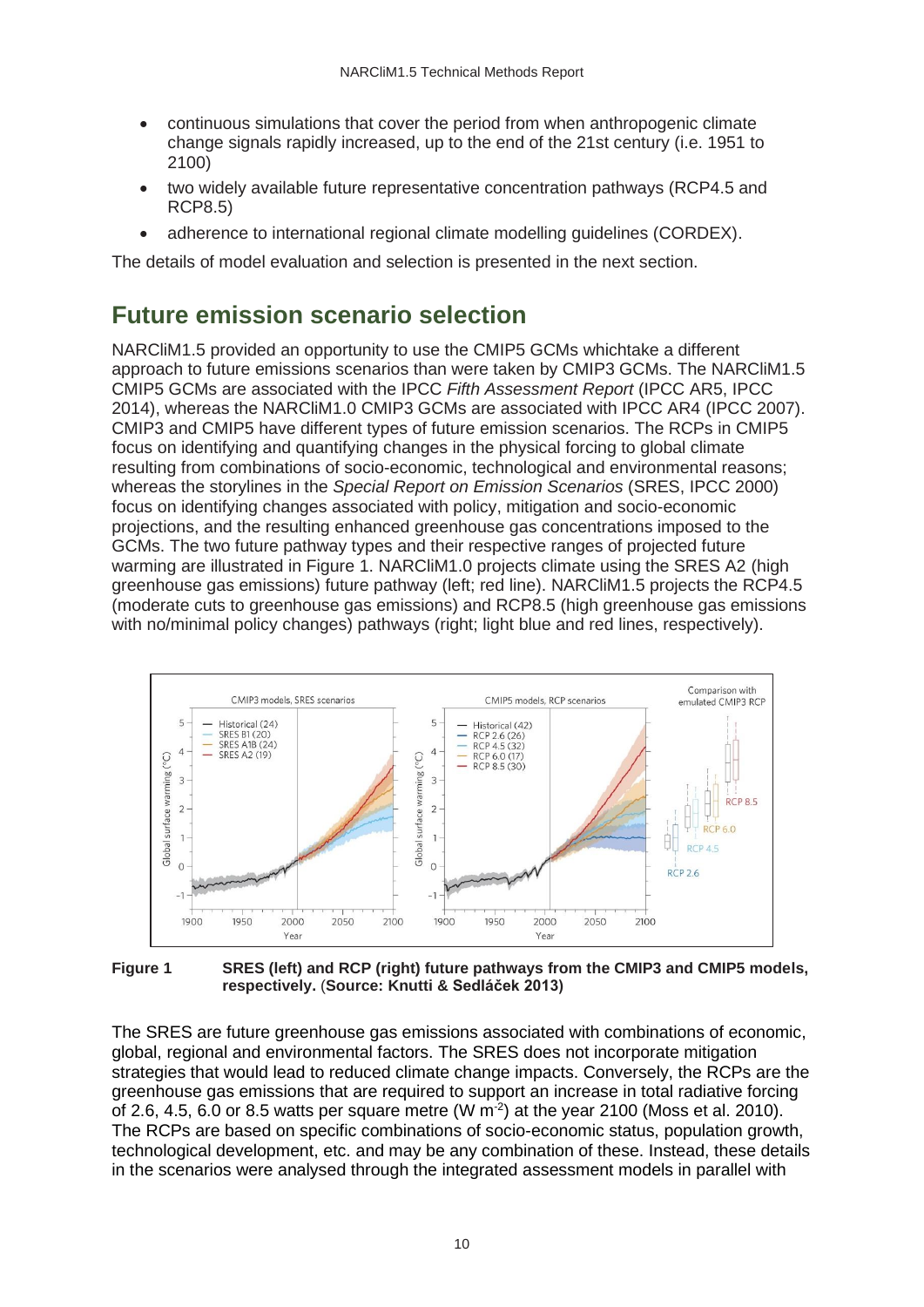the climate model simulations (van Vuuren et al. 2011). RCP2.6 to RCP8.5 span a global temperature increase of 0.9 to  $5.4^{\circ}$ C by 2100.

The SRES A2 and RCP8.5 pathways are both considered 'high emissions scenarios' (i.e. no mitigation or policies in place to reduce greenhouse gas emissions). RCP4.5 is a mediumemission scenario, with some mitigation in place. Neither NARCliM1.0 nor NARCliM1.5 include a low emission scenario similar to the Conference of Parties (COP) Paris Agreement 2°C warming cap at this time. This type of future scenario would be considered for future NARCliM datasets if it remains viable.

## <span id="page-10-0"></span>**3. Model selection**

### <span id="page-10-1"></span>**GCM selection**

### **Overview**

The selection of the three GCMs for downscaling generally followed the same approach used for NARCliM1.0 (Evans & Ji 2012). To be selected for NARCliM1.5, a GCM needed to:

- 1. produce adequate simulations of present-day climate
- 2. provide independent biases of the climate when compared with observations of the climate
- 3. when used with the CMIP3 GCMs in NARCliM1.0, span as much of the range of future climate changes projected for south-east Australia as possible
- 4. provide consistently frequent outputs (i.e. six-hourly for WRF) that act as boundary conditions for the RCMs.

The first three criteria are described in further detail below.

#### **Performance of present-day climate from the scientific literature**

Many evaluation studies of CMIP5 GCMs focusing on Australia and the surrounding region have been undertaken. A literature review was conducted using evaluation metrics to assess possible GCMs to use in NARCliM1.5. Consistent with methods used by other dynamical downscaling groups (e.g. McSweeney et al. 2015), the evaluation did not aim to identify the best performing GCM, but rather to exclude GCMs that produced consistently poor results across a wide range of assessments. In total, 49 GCMs were evaluated from 18 studies (see Appendix A). Six GCMs were evaluated in less than five studies and were excluded from further analysis on the basis that they could not be comprehensively assessed.

For each GCM, a fractional demerit score (Evans et al. 2014) was calculated to indicate the model's overall performance. The lower the fractional demerit the better the performance. Demerit points are added to a GCM in two ways:

- 1. For evaluations which provided a binary pass/fail outcome, any fail equals one demerit point.
- 2. For evaluations that provided a continuous measure, any GCM that falls in the 25% worst performing GCMs receives one demerit point.

All demerit points across the published studies were totalled for each GCM. Since not every GCM was present in every study, this demerit total was then divided by the total number of studies the GCM appeared in to calculate the fractional demerit. In this way, fractional demerit scores of 0.5 or above indicate that the GCM was among the 25% worst GCMs (or failed the test) in at least half of the tests (see Evans et al. 2014, Table 2). The consistently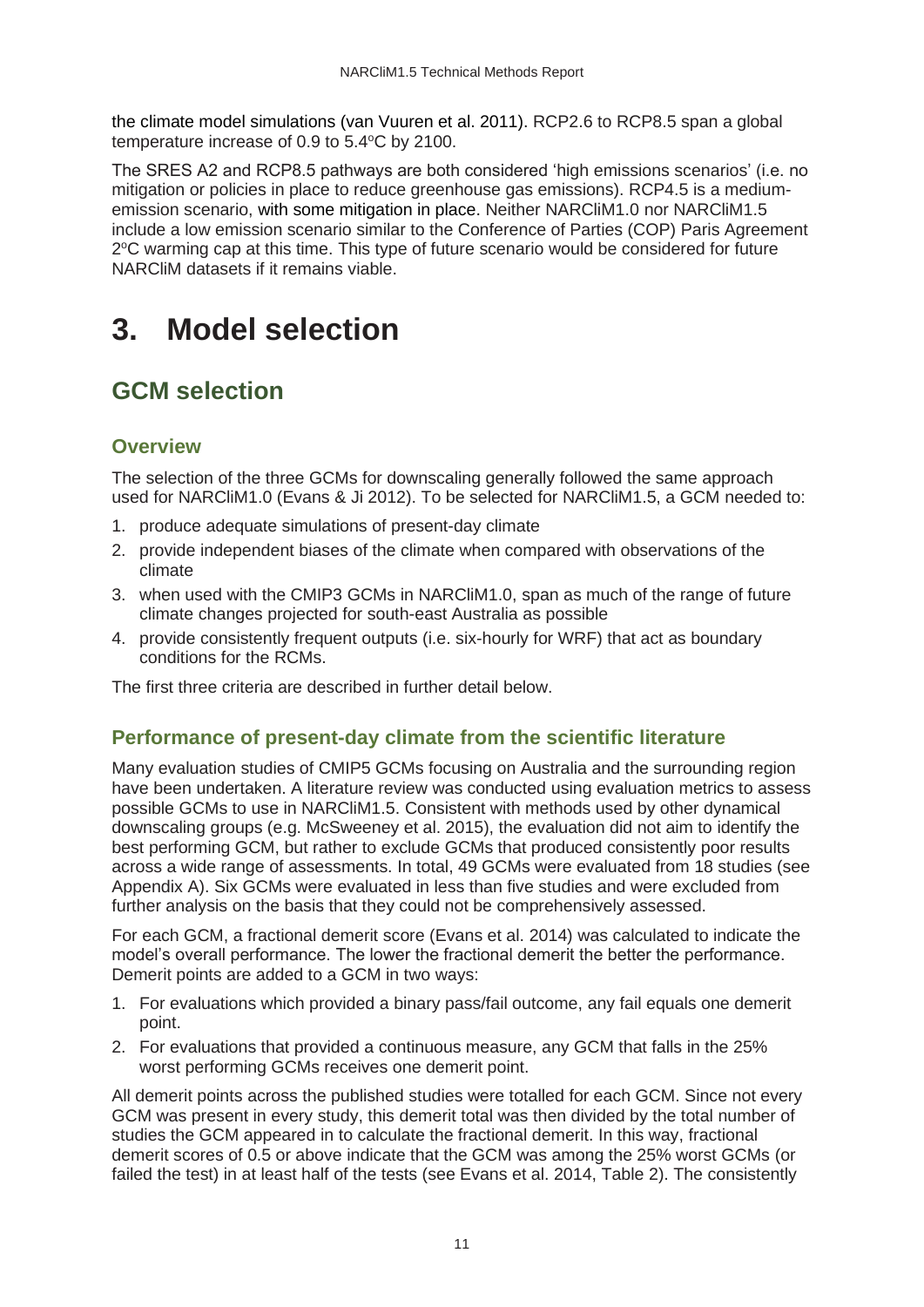worst performers were removed from further analysis. In total, five GCMs (GISS-E2-H, IPSL-CM5A-LR, MIROC-ESM-CHEM, CSIRO-Mk3-6-0 and MIROC-ESM) were excluded due to poor performance across most of the studies. Thirty-eight GCMs remained for subsequent evaluation.

The robustness of the results of the 25% threshold was tested by altering the 25% threshold to 20%, 30%, 40% and 50%. A sensitivity analysis showed that the set of GCMs excluded by the original threshold is not sensitive to the alternations in the threshold.

#### **Determination of GCM error independence**

For NARCliM1.0, the method of Bishop and Abramowitz (2013) was used to determine the level of independence of the adequately performing GCMs. Model independence is characterised using the correlation of model errors. Errors are calculated by comparing the GCM daily values of mean temperature and precipitation over Australia's land areas for the 1970 to 1999 period with corresponding observations from the Bureau of Meteorology Australian Water Availability Project

The Australian Gridded Climate Data (AGCD) under the Australian Water Availability Project (AWAP) (Jones et al. 2009) was applied for GCM evaluation. An anomaly time series for each grid cell is then produced. These time series are then used to create a 'model error covariance matrix' containing the errors for all GCMs under consideration.

Bishop and Abramowitz (2013) showed that the coefficients of a linear combination of the models that optimally minimises the mean square error depends on both model performance and model dependence. The solution of this minimisation problem can be written in terms of the covariance matrix. The size of the coefficients assigned to each model reflects a combination of model performance and independence. Highly independent models have different errors when they simulate the current climate. The models with the largest coefficients are the best performing models with the most independent errors when compared with observations.

Of the 38 GCMs that passed the performance test (see previous section), four had no future simulations and were therefore excluded from the independence analysis. The remaining 34 CMIP5 GCMs were analysed. Since the new RCM simulations are designed to complement, rather than replace, the existing ensemble of NARCliM1.0 projections, a combined ensemble of the 34 CMIP5 GCMs and the four CMIP3 GCMs downscaled in NARCliM1.0 were analysed (Table 3).

The coefficients were calculated for temperature and precipitation independently, and their magnitudes summed to give the overall performance/independence of each model. The GCMs were then ranked according to the relative level of model independence. The GCMs that demonstrated greater independence were chosen preferentially in the model selection process. The results for this step are summarised in Table 4. The top ranked models are those that have the **most** independent errors when assessing errors compared to observations.

The four CMIP3 GCMs selected for NARCliM1.0 (highlighted in **bold** in Table 4) are: MIROC3.2, ECHAM5, CGCM3.1 and CSIRO-Mk3.0. The three CMIP5 GCMs selected for NARCliM1.5 (highlighted in *bold italics* in Table 4) are: ACCESS1-0, ACCESS1-3 and CanESM2. An additional step (described below) was undertaken to select NARCliM1.5 models and is explained below.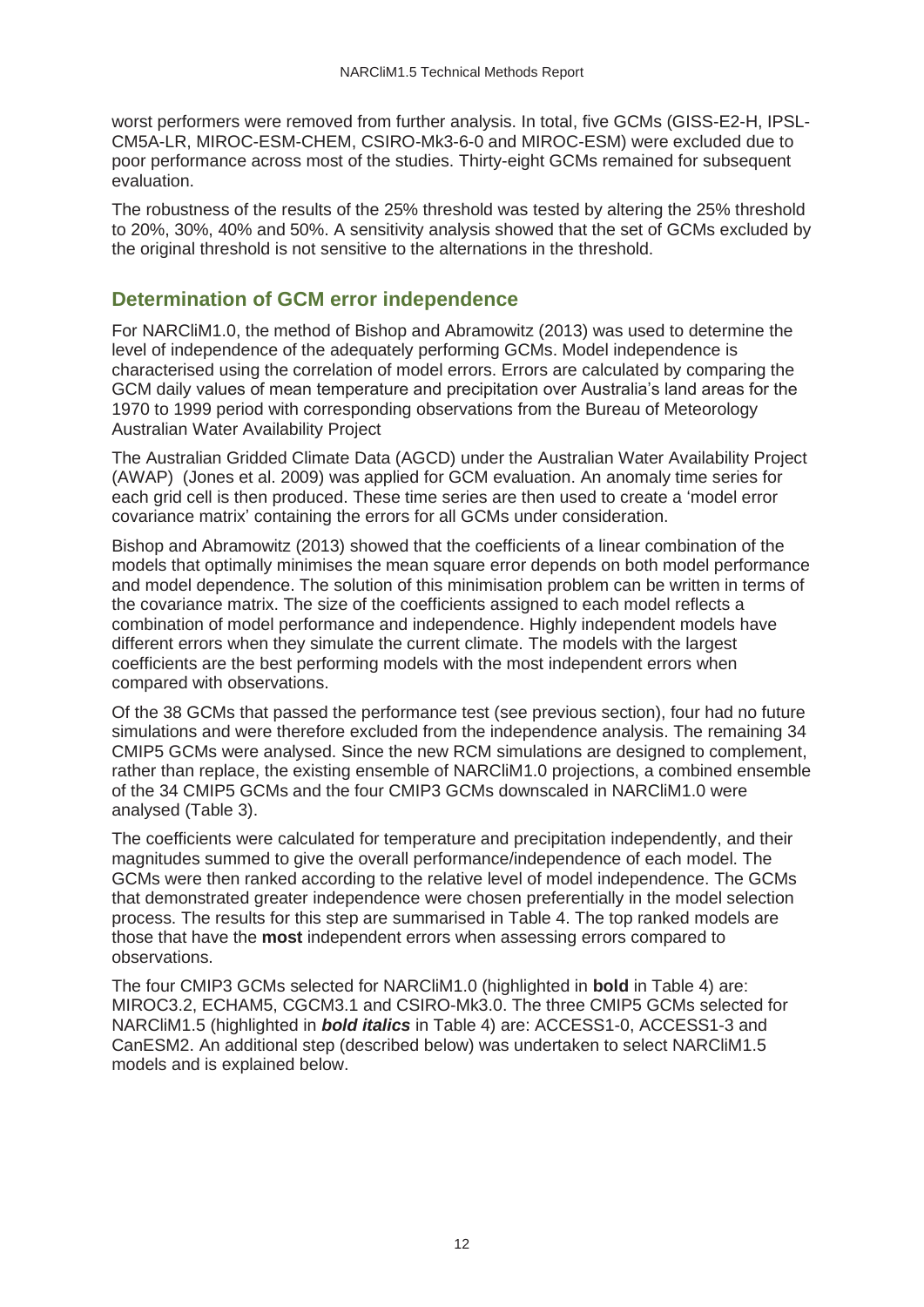#### <span id="page-12-0"></span>**Table 3 GCM independence ranking results for temperature and precipitation.**

| <b>Number</b>  | <b>GCM</b>         | <b>Precipitation</b><br>coefficient | <b>Temperature</b><br>coefficient | <b>Average of</b><br>magnitudes | <b>Ranking</b> |
|----------------|--------------------|-------------------------------------|-----------------------------------|---------------------------------|----------------|
| 1              | ACCESS1-0          | $-0.00998$                          | 0.0199                            | 0.01494                         | 31             |
| $\overline{2}$ | ACCESS1-3          | 0.104443                            | 0.080186                          | 0.092314                        | $\mathbf{1}$   |
| 3              | <b>BNU-ESM</b>     | $-0.0094$                           | 0.011258                          | 0.010329                        | 35             |
| $\overline{4}$ | CCSM4              | 0.071547                            | 0.029916                          | 0.050732                        | 12             |
| 5              | CESM1-BGC          | 0.029053                            | $-0.05327$                        | 0.04116                         | 17             |
| 6              | CESM1-CAM5         | $-0.01042$                          | 0.001937                          | 0.006178                        | 36             |
| $\overline{7}$ | CESM1-WACCM        | 0.036833                            | 0.037232                          | 0.037033                        | 20             |
| 8              | CMCC-CESM          | $-0.0135$                           | 0.015953                          | 0.014725                        | 32             |
| $\mathsf 9$    | CMCC-CMS           | $-0.00076$                          | 0.020666                          | 0.010711                        | 34             |
| 10             | CMCC-CM            | 0.039382                            | $-0.03824$                        | 0.038812                        | 19             |
| 11             | CNRM-CM5           | 0.024772                            | $-0.0337$                         | 0.029235                        | 25             |
| 12             | CanESM2            | $-0.05877$                          | 0.029917                          | 0.044342                        | 16             |
| 13             | <b>EC-EARTH</b>    | $-0.04618$                          | 0.081995                          | 0.064086                        | 8              |
| 14             | FGOALS-g2          | 0.031062                            | $-0.00687$                        | 0.018964                        | 28             |
| 15             | GFDL-CM3           | $-0.06924$                          | 0.051083                          | 0.060162                        | 10             |
| 16             | GFDL-ESM2G         | 0.071718                            | 0.077745                          | 0.074732                        | 5              |
| 17             | GFDL-ESM2M         | 0.072417                            | 0.085767                          | 0.079092                        | $\overline{4}$ |
| 18             | GISS-E2-H-CC       | 0.074777                            | 0.098841                          | 0.086809                        | 3              |
| 19             | GISS-E2-R-CC       | 0.099832                            | 0.077132                          | 0.088482                        | $\overline{2}$ |
| 20             | GISS-E2-R          | 0.04333                             | 0.03854                           | 0.040935                        | 18             |
| 21             | HadGEM2-AO         | 0.004236                            | 0.005362                          | 0.004799                        | 37             |
| 22             | HadGEM2-CC         | 0.022959                            | $-0.00368$                        | 0.013322                        | 33             |
| 23             | HadGEM2-ES         | 0.00236                             | $-0.03423$                        | 0.018295                        | 29             |
| 24             | IPSL-CM5A-MR       | $-0.00677$                          | 0.06069                           | 0.033728                        | 23             |
| 25             | IPSL-CM5B-LR       | $-0.00732$                          | $-0.00171$                        | 0.004516                        | 38             |
| 26             | MIROC5             | 0.131389                            | $-0.00972$                        | 0.070553                        | 6              |
| 27             | MPI-ESM-LR         | $-0.00974$                          | 0.0305                            | 0.020119                        | 27             |
| 28             | MPI-ESM-MR         | 0.015766                            | 0.057585                          | 0.036675                        | 21             |
| 29             | MRI-CGCM3          | 0.03635                             | 0.014125                          | 0.025237                        | 26             |
| 30             | MRI-ESM1           | 0.07274                             | 0.025025                          | 0.048882                        | 14             |
| 31             | NorESM1-M          | 0.097913                            | 0.001912                          | 0.049912                        | 13             |
| 32             | bcc-csm1-1-m       | 0.079845                            | 0.016889                          | 0.048367                        | 15             |
| 33             | bcc-csm1-1         | 0.11187                             | $-0.028$                          | 0.069936                        | $\overline{7}$ |
| 34             | inmcm4             | $-0.02815$                          | 0.084708                          | 0.056431                        | 11             |
| 35             | MIROC3.2           | 0.069517                            | 0.002534                          | 0.036026                        | 22             |
| 36             | <b>ECHAM5</b>      | $-0.00054$                          | 0.033037                          | 0.016786                        | 30             |
| 37             | CGCM3.1            | $-0.05977$                          | 0.068149                          | 0.063961                        | 9              |
| 38             | <b>CSIRO-MK3.0</b> | $-0.01359$                          | 0.050833                          | 0.03221                         | 24             |

Note: Models in **bold** were used to develop the NARCliM1.0 simulations; models in *bold italics* were used to develop NARCliM1.5 simulations.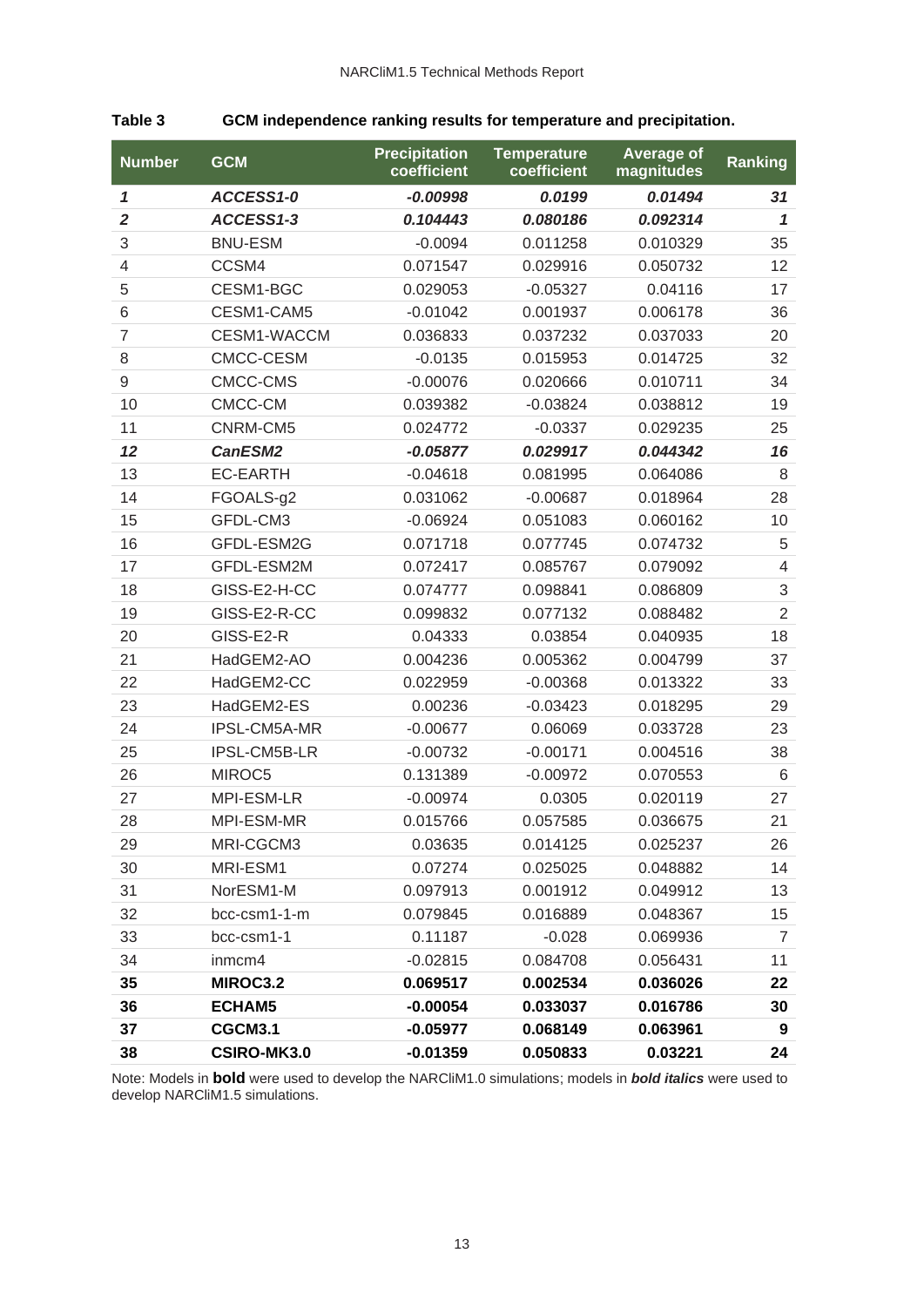### **Examination of future climate changes in CMIP3 and CMIP5 GCMs**

For risk management purposes, climate projections should reflect as much of the range of plausible future climate changes as possible (Whetton & Hennessy 2010). The NARCliM1.0 GCMs were chosen to span a wide range of future changes in annual mean temperature and precipitation simulated for south-east Australia by the CMIP3 ensemble. The future changes were calculated for 2060 to 2079 relative to 1990 to 2009 for the NARCliM1.0 domain for land areas using historical and SRES A2. The analysis has been repeated for CMIP5 historical and RCP8.5 simulations for NARCliM1.5. Figure 2 shows future changes in temperature and rainfall for the 34 CMIP5 RCP8.5 simulations (dark green) and the 14 CMIP3 SRES A2 simulations evaluated for NARCliM1.0 (light green). Those highlighted GCMs (i.e. the larger dots) are used in NARCliM1.5 and NARCliM1.0 respectively.



**Figure 2** Changes in annual mean temperature and precipitation for 2060–2079 relative to 1990–2009 for NARCliM1.5 GCMs (dark green) and NARCliM1.0 GCMs (light green).

Many CMIP5 GCMs simulate greater warming and drying over south-east Australia that reflect improved modelling of atmospheric greenhouse gas concentrations than the CMIP3 GCMs selected for downscaling in the NARCliM1.0 Project. This is partly due to the greater greenhouse-induced energy imbalance of the climate in the RCP8.5 scenario used by CMIP5 than in the SRES A2 emission scenario used by CMIP3. Nevertheless there is no evidence of higher climate sensitivity in the CMIP5 GCMs compared with those in CMIP3, the improved physical processes in the later generation of models resulted in the larger range of warming.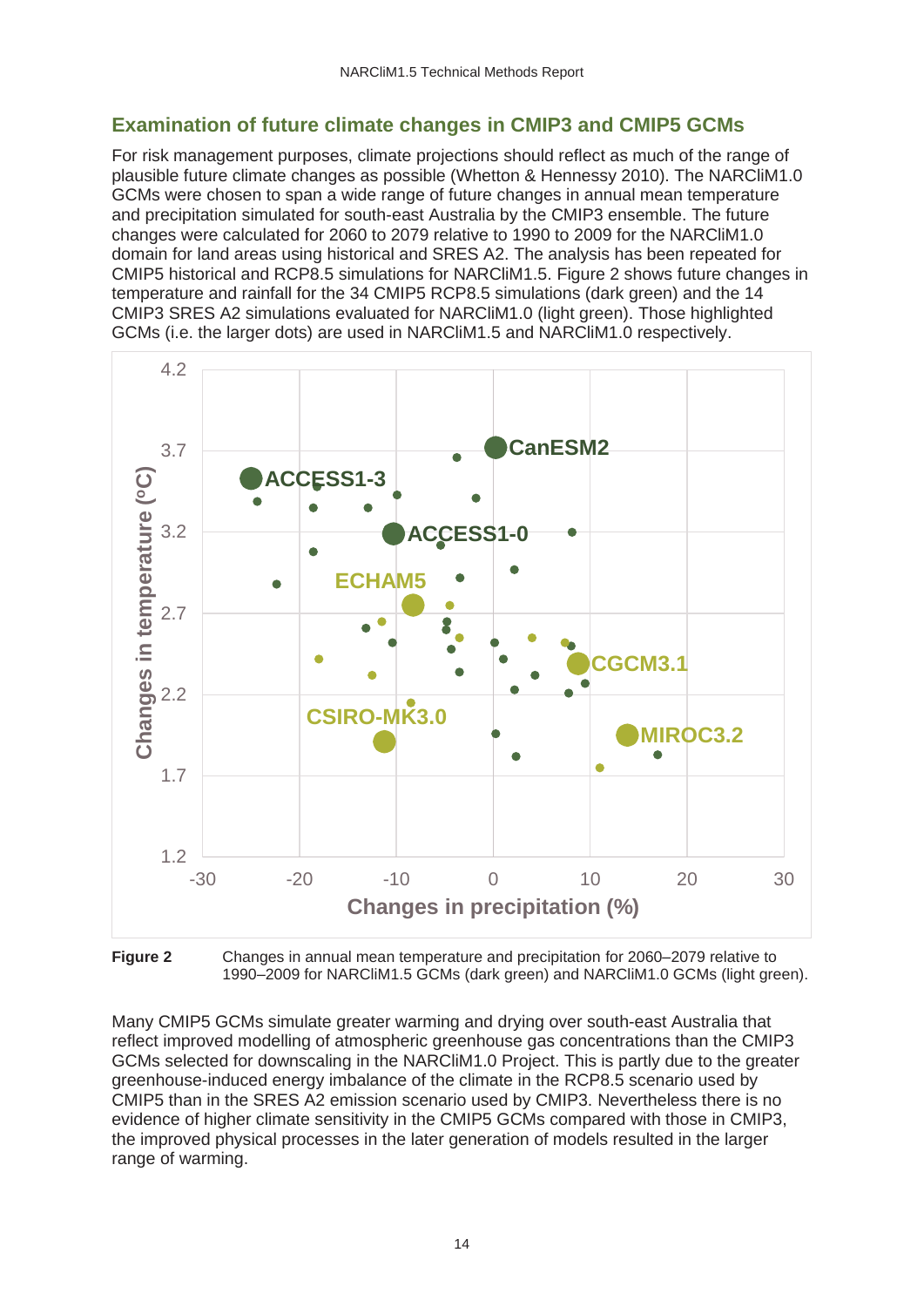An additional step was undertaken in the selection of NARCliM1.5 GCMs to ensure that they complemented the NARCliM1.0 GCMs and spanned a greater range of temperature and precipitation change. Referencing Figure 2, the selected GCMs for NARCliM1.5 are:

- 1. ACCESS1-3, which gives the greatest drying
- 2. CanESM2, which gives the greatest warming
- 3. ACCESS1-0, which gives more moderate warming and drying.

The CESM1-CAM5 model was considered, as it projects a wetter future than the other GCMs selected. However, six-hourly output required for the RCM simulations was unavailable and therefore this model was not used.

Table 5 lists selected GCMs for NARCliM1.5 and NARCliM 1.0 and their change in temperature and precipitation over the land area in the NARCliM domain. The three GCMs selected for NARCliM1.5 varied considerably in their error independence ranking (Tables 3 and 4) but were deemed suitable for spanning a greater range of projected temperature and precipitation changes. It should be noted that model evaluation revealed that the large precipitation decreases are dominated by changes in the area of Victoria.

#### <span id="page-14-1"></span>**Table 4 GCMs independence ranking and future changes in annual mean temperature and precipitation between 2060 to 2079 and 1990 to 2009**

| No.               | <b>GCM</b>          | Precip.<br>change<br>(%) | Temp.<br>change<br>(°C) | Ranking |  |  |  |
|-------------------|---------------------|--------------------------|-------------------------|---------|--|--|--|
| <b>NARCliM1.5</b> |                     |                          |                         |         |  |  |  |
| 1                 | ACCESS1-0           | $-10.29$                 | 3.19                    | 31      |  |  |  |
| 2                 | ACCESS1-3           | $-24.99$                 | 3.53                    | 1       |  |  |  |
| 12                | CanESM <sub>2</sub> | 0.26                     | 3.72                    | 16      |  |  |  |
| NARCliM1.0        |                     |                          |                         |         |  |  |  |
| 35                | MIROC3.2            | 13.85                    | 1.95                    | 22      |  |  |  |
| 36                | ECHAM5              | $-8.27$                  | 2.75                    | 30      |  |  |  |
| 37                | CGCM3.1             | 8.77                     | 2.39                    | 9       |  |  |  |
| 38                | CSIRO-MK3.0         | $-11.23$                 | 1.91                    | 24      |  |  |  |

In summary, the GCMs were chosen on overall performance as per the literature, model error independence, their ability to capture the span of future simulated changes in southeast Australia and being complementary to the GCM spread in NARCliM1.0. Part of the GCM selection process in NARCliM1.5 is a compromise between spanning future changes and spanning errors in biases compared to observations.

### <span id="page-14-0"></span>**RCM selection**

The regional climate models (RCMs) in NARCliM1.0 and NARCliM1.5 are simulated over the 50-kilometre Australasia (CORDEX) domain and 10-kilometre south-east Australia (NARCliM) domain. These domains are shown in the image on front cover. The Australasia domain has been determined by CORDEX which provides international methodologies, processes and standards for regional climate modelling (see ENES [CORDEX data](https://portal.enes.org/data/enes-model-data/cordex/datastructure)  [structure\)](https://portal.enes.org/data/enes-model-data/cordex/datastructure). The south-east Australia 10-kilometre NARCliM1.0 and NARCliM1.5 domain includes five capital cities (Adelaide, Brisbane, Canberra, Melbourne and Sydney) and entirely covers New South Wales, the Australian Capital Territory and Victoria.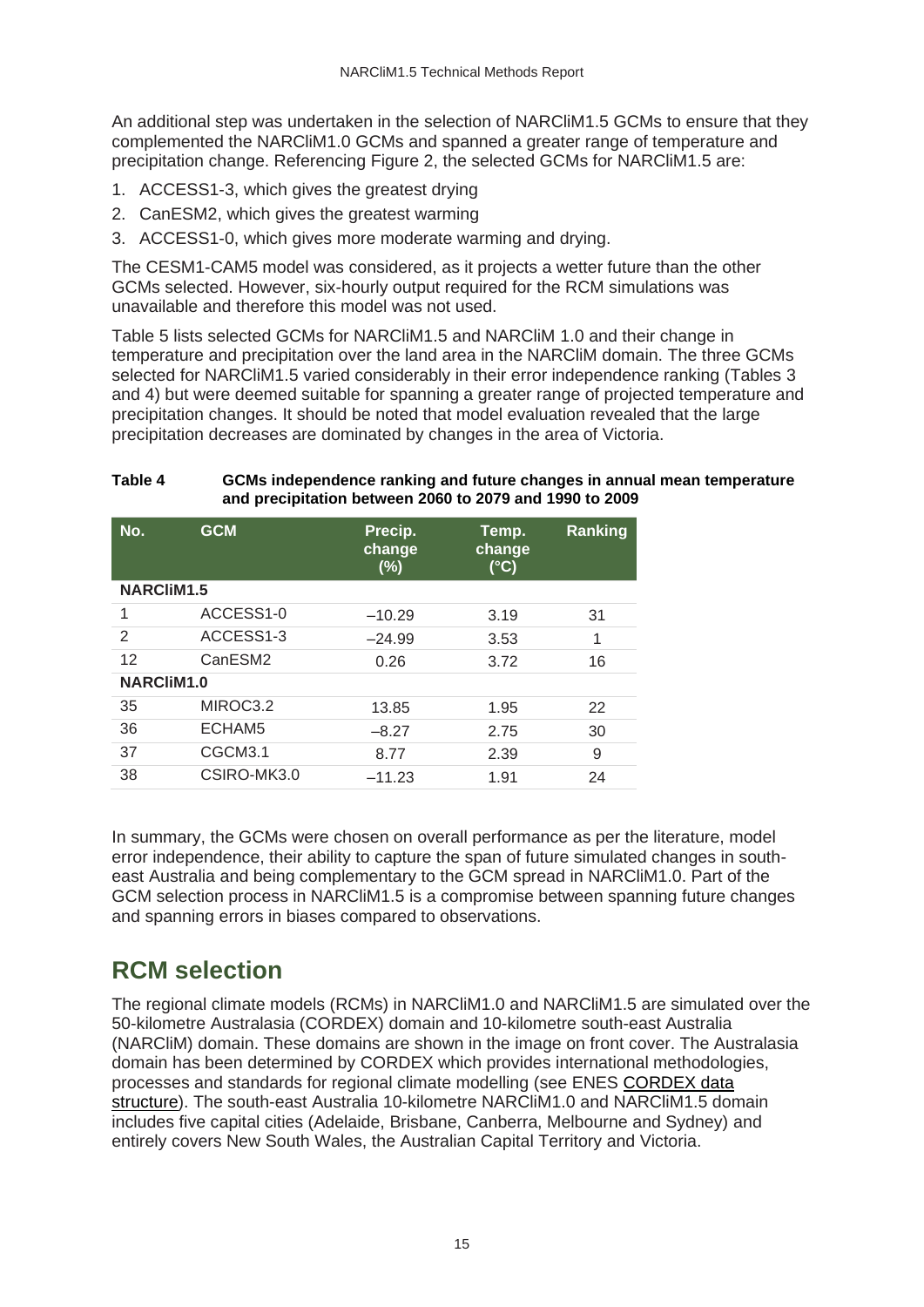In NARCliM1.0, four CMIP3 GCMs were downscaled with three different configurations of the WRF model version 3.3 (Evans et al. 2014). The physics schemes for the three WRF RCMs are described in Table 5 below. These were chosen for adequate skill and error independence, following a comprehensive analysis of 36 different combinations of physics parametrisations (Evans et al. 2012) and the simulated rainfall for eight significant east coast lows (Evans et al. 2012; Ji et al. 2014).

The NARCliM1.5 simulations are performed using WRF version 3.6 with the R1 and R2 RCM physics combinations shown in Table 5. WRF3.6 version includes new land surface models and new micro physics. However, to maintain consistency with the physics schemes in the NARCliM1.0 RCMs, these additional schemes were not utilised in NARCliM1.5.

<span id="page-15-2"></span>**Table 5 Physics schemes used in the three regional climate models for NARCliM1.0 and** 

| Lault J        | Privates activities used in the three regional children models for nanchinity and<br>NARCliM1.5. |                                     |                                                                                                                     |  |  |  |
|----------------|--------------------------------------------------------------------------------------------------|-------------------------------------|---------------------------------------------------------------------------------------------------------------------|--|--|--|
| <b>RCM</b>     | Planetary boundary layer physics/<br>surface layer scheme                                        | <b>Cumulus convection</b><br>scheme | <b>Radiation physics</b>                                                                                            |  |  |  |
| R1             | Mellor-Yamada-Janjic (MYJ)/Eta<br>similarity                                                     | Kain-Fritsch (KF)                   | Dudhia short wave /<br>(Rapid Radiative<br><b>Transfer Model</b><br>(RRTM) long wave                                |  |  |  |
| R <sub>2</sub> | Mellor-Yamada-Janjic (MYJ)/Eta<br>similarity                                                     | Betts-Miller-Janjic<br>(BMJ)        | Dudhia short wave/<br>(Rapid Radiative<br>Transfer Model<br>(RRTM) long wave                                        |  |  |  |
| R <sub>3</sub> | Yonsei University (YSU)/MM5<br>similarity                                                        | Kain-Fritsch (KF)                   | <b>NCAR Community</b><br>Atmosphere Model<br>(CAM) short / NCAR<br>Community<br>Atmosphere Model<br>(CAM) long wave |  |  |  |

### **Exclusion of a RCM post-evaluation**

The third configuration listed in Table 6 (i.e. R3) was simulated using the ACCESS1.3 and ACCESS1.0 GCMs. After extensive evaluation of all R3 simulations compared with observations, it was determined that the R3 consistently performed poorly (Di Vigilio et al. 2019). As such, data from only two (R1 and R2) of the three RCMs is being publicly provided for NARCliM1.5. The same poor performance was not found for the GCM-driven R3 simulations in NARCliM1.0.

## <span id="page-15-0"></span>**4. Generation of NARCliM1.5 data**

### <span id="page-15-1"></span>**Generation of raw output**

The NARCliM1.5 projections were calculated on the NCI and Pawsey high-performance computing facilities in Australia. The simulations were developed by the Department and the University of NSW between 2017 and 2020.

The RCM simulation process involved the creation of initial and boundary conditions from GCM fields which were interpolated to the RCM grid. The initial conditions were used only at the start of the RCM simulation and had relatively little influence on the simulation after a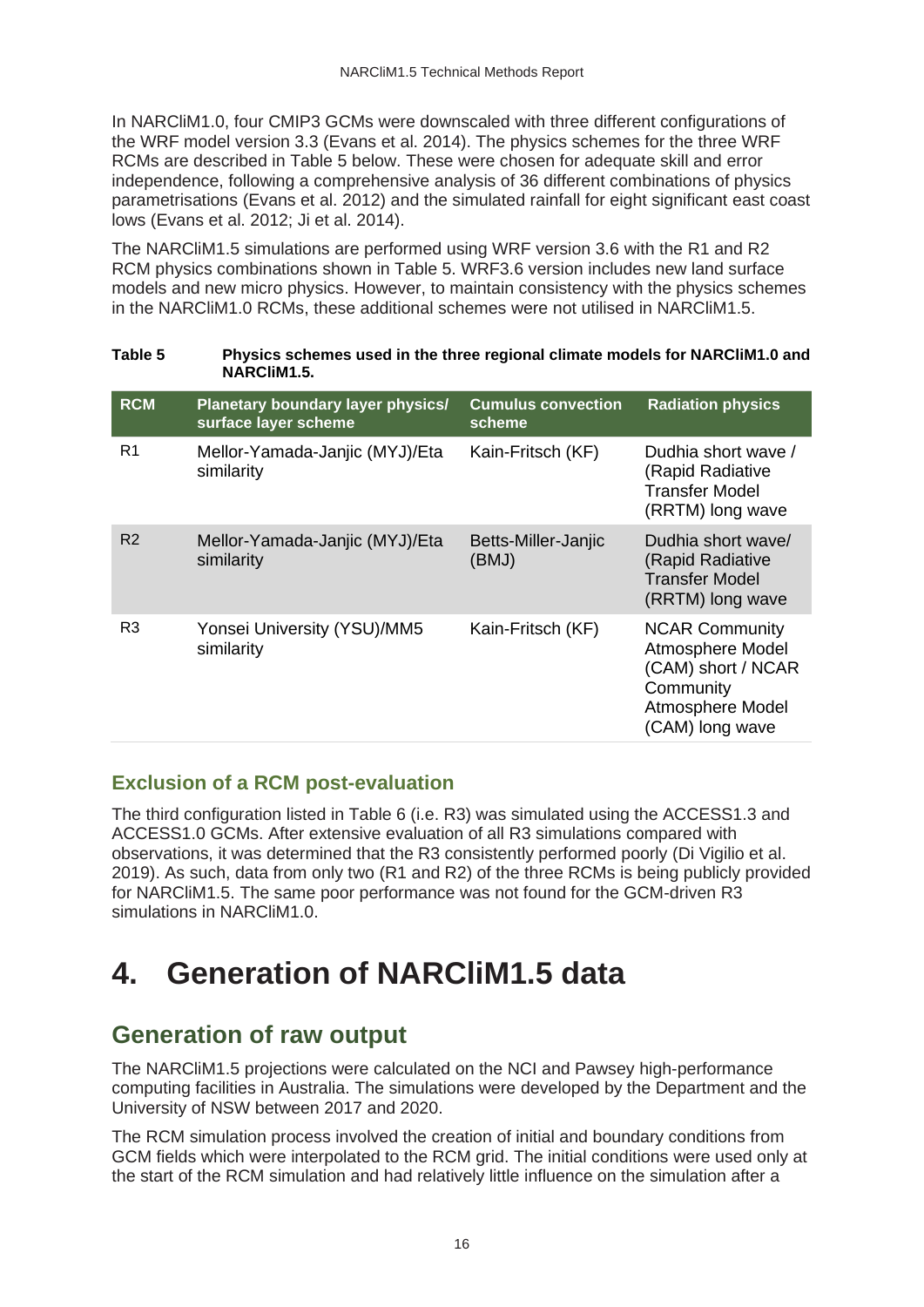couple of months. The boundary conditions were supplied to the RCM every six hours at the lateral boundaries of the RCM atmosphere and as sea surface temperatures. These boundary conditions were supplied throughout the RCM simulation.

Occasionally, a phenomena occurs within the RCM domain that causes computational instability in the model. When this occurs the model timestep is reduced for the month in which the instability occurs. On rare occasions, reducing the timestep for the month does not prevent the instability. For ACCESS-driven simulations, this resulted in a 'cold restart' being performed whereby the model is reinitialised from the GCM fields two months prior to the unstable month. This allows two months for the model parameters, especially the soil moisture fields to 'spin-up' before continuing the simulation. For CanESM2 simulations, the two months prior to the unstable month were re-run with a shorter timestep. This prevented both the instability and the requirement for a cold restart.

The NARCliM1.5 models generated 1.5 petabytes of data. This large dataset was reduced to variables more appropriate for analysis of climate impacts via post-processing. The postprocessed files are available via the [Climate Data Portal.](https://climatedata.environment.nsw.gov.au/)

### <span id="page-16-0"></span>**Post-processing of simulation outputs**

For NARCliM1.5, the raw WRF output files (which contained data for many variables) were post-processed using a suite of Python scripts to facilitate analysis of the simulations. Postprocessed data files were created containing one climate variable per file for the most frequently examined variables. Depending on the variable, post-processed data were available for hourly to seasonal timescales and saved in NetCDF format.

Post-processed files of NARCliM1.5 simulations were produced in a similar way to the NARCliM1.0 post-processed files (all in NetCDF format), with three important differences. The NARCliM1.5 post-processed files:

- 1. follow the CORDEX conventions for post-processing, facilitating their use by standard software and by the international research community
- 2. include data on daily maximum values of surface wind speeds and precipitation intensity
- 3. contain a complete set of data reprojected from the rotated pole grid of WRF to a regular latitude-longitude grid, allowing the data to be easily used by a broader range of users, including those unfamiliar with reprojection software.

### <span id="page-16-1"></span>**Variables developed via post-processing**

Variables were produced as a result of post-processing procedures. Table 6 below shows all the NARCliM1.5 variables that were post-processed. The NARCliM1.0 variables that were post-processed are listed in *bold italics* text with an "*x*" and are a subset of NARCliM1.5 variables. Post-processing was requested by technical stakeholders. Most NARCliM1.5 variables follow CORDEX conventions and standards. Variables with an asterisk (\*) are not required by CORDEX. Codenames can be used when comparing the full list of CORDEX [requested variables.](http://is-enes-data.github.io/CORDEX_variables_requirement_table.pdf) NARCliM1.5 variables are available for hourly, three-hourly, six-hourly, daily, monthly and seasonal temporal scales. Descriptor name of the variable, the name used in model code and filenames and units are given. The listed variables are to be freely available through the [Climate Data Portal](https://climatedata.environment.nsw.gov.au/) or by contacting the DPIE scientists via email at [narclim@environment.nsw.gov.au.](mailto:narclim@environment.nsw.gov.au)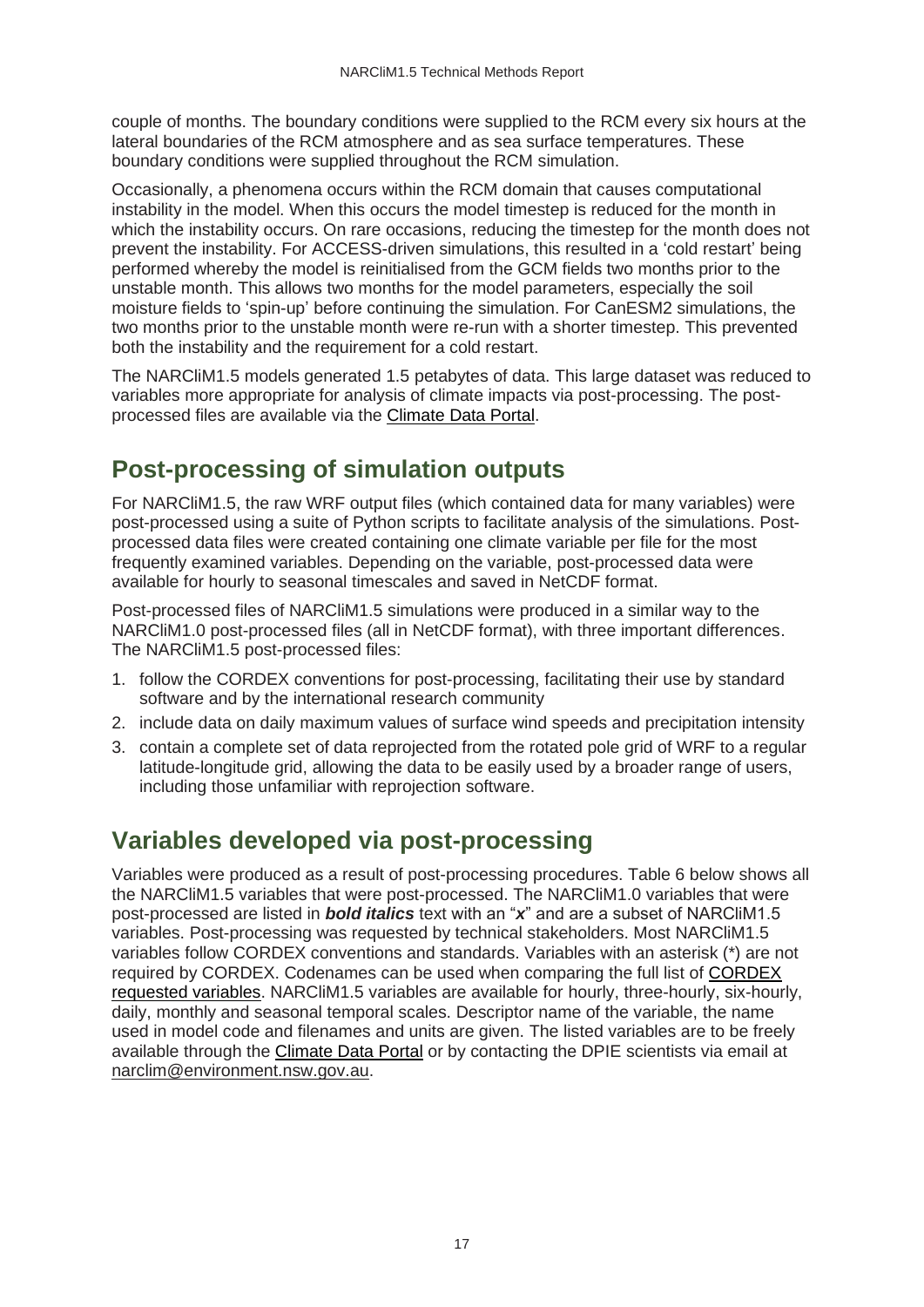| <b>Variable</b>                                     | Code name  | <b>Units</b>      | 1H           | 3H           | 6H        | <b>Daily</b> | <b>Mon</b>   | <b>Seas</b> |
|-----------------------------------------------------|------------|-------------------|--------------|--------------|-----------|--------------|--------------|-------------|
| <b>Precipitation</b>                                | pr         | $kg m-2 s-1$      | X            | $\bullet$    | $\bullet$ | X            | X            | $\bullet$   |
| <b>Convective</b><br>precipitation                  | prc        | kg m-2 s-1        | $\pmb{\chi}$ | $\bullet$    | $\bullet$ | X            | X            |             |
| <b>Temperature at 2 m</b><br>above surface          | tas        | K                 | X            | $\bullet$    | $\bullet$ | X            | X            | $\bullet$   |
| <b>Specific humidity at</b><br>2 m above surface    | huss       | kg/kg             | X            | $\bullet$    | $\bullet$ | X            | X            | $\bullet$   |
| Surface air pressure                                | ps         | Pa                | X            | $\bullet$    | $\bullet$ | X            | x            | $\bullet$   |
| 10 m wind speed                                     | <b>WSS</b> | $ms-1$            | X            | $\bullet$    | $\bullet$ | x            | x            | $\bullet$   |
| 10 m northward wind                                 | uas        | $ms-1$            | X            | $\bullet$    | $\bullet$ | x            | x            |             |
| 10 m eastward wind                                  | vas        | $ms-1$            | X            | $\bullet$    | $\bullet$ | X            | x            |             |
| Surface albedo                                      | alb        | no unit           | $\bullet$    | X            | $\bullet$ | x            | x            | $\bullet$   |
| <b>Surface evaporation</b>                          | evspsbl    | $kg m-2 s-1$      | $\bullet$    | X            | $\bullet$ | X            | x            |             |
| <b>Upward latent heat</b><br>flux at surface        | hfls       | $W m-2$           | $\bullet$    | X            | $\bullet$ | X            | x            |             |
| <b>Upward sensible</b><br>heat flux at surface      | hfss       | $W m-2$           | $\bullet$    | X            | $\bullet$ | X            | X            | $\bullet$   |
| Near surface relative<br>humidity                   | hurs       | percent<br>(% )   | $\bullet$    | X            | $\bullet$ | X            | X            | $\bullet$   |
| <b>Downward longwave</b><br>surface radiation       | rlds       | $W m-2$           | $\bullet$    | X            | $\bullet$ | X            | X            | $\bullet$   |
| <b>Downward short-</b><br>wave surface<br>radiation | rsds       | $W m-2$           |              | X            | $\bullet$ | X            | X            |             |
| <b>Upwelling shortwave</b><br>surface radiation     | rsus       | $W m-2$           | $\bullet$    | X            | $\bullet$ | X            | x            |             |
| <b>Snow depth</b>                                   | snd        | m                 |              | X            | $\bullet$ | X            | x            |             |
| <b>Surface emissivity</b>                           | emiss      | no unit           |              | x            |           | x            | x            |             |
| <b>Total soil moisture</b><br>content               | mrso       | $kg \, m^{-2}$    |              | X            | $\bullet$ | X            | x            |             |
| <b>Upwelling longwave</b><br>surface radiation      | rlus       | $W m-2$           |              | X            | $\bullet$ | $\pmb{\chi}$ | $\pmb{\chi}$ |             |
| Sea surface<br>temperature                          | sst        | K                 |              | $\pmb{\chi}$ | $\bullet$ | $\pmb{\chi}$ | $\pmb{\chi}$ | $\bullet$   |
| <b>Total cloudiness</b><br>(fraction)               | clt        | percent<br>$(\%)$ |              |              |           |              |              |             |
| Specific humidity at<br>850 hpa                     | hus850     | kg/kg             |              | $\bullet$    | $\bullet$ | $\bullet$    | $\bullet$    | $\bullet$   |
| Soil frozen water<br>content                        | mrfso      | M                 |              |              |           |              |              |             |
| Total runoff                                        | mrro       | kg m-2 s-1        |              | $\bullet$    | ●         | $\bullet$    | $\bullet$    | ●           |
| Surface runoff flux                                 | mrros      | $kg m-2 s-1$      |              | $\bullet$    | $\bullet$ | $\bullet$    | $\bullet$    | $\bullet$   |

#### <span id="page-17-0"></span>**Table 6 Two-dimensional variables post-processed in NARCliM1.5**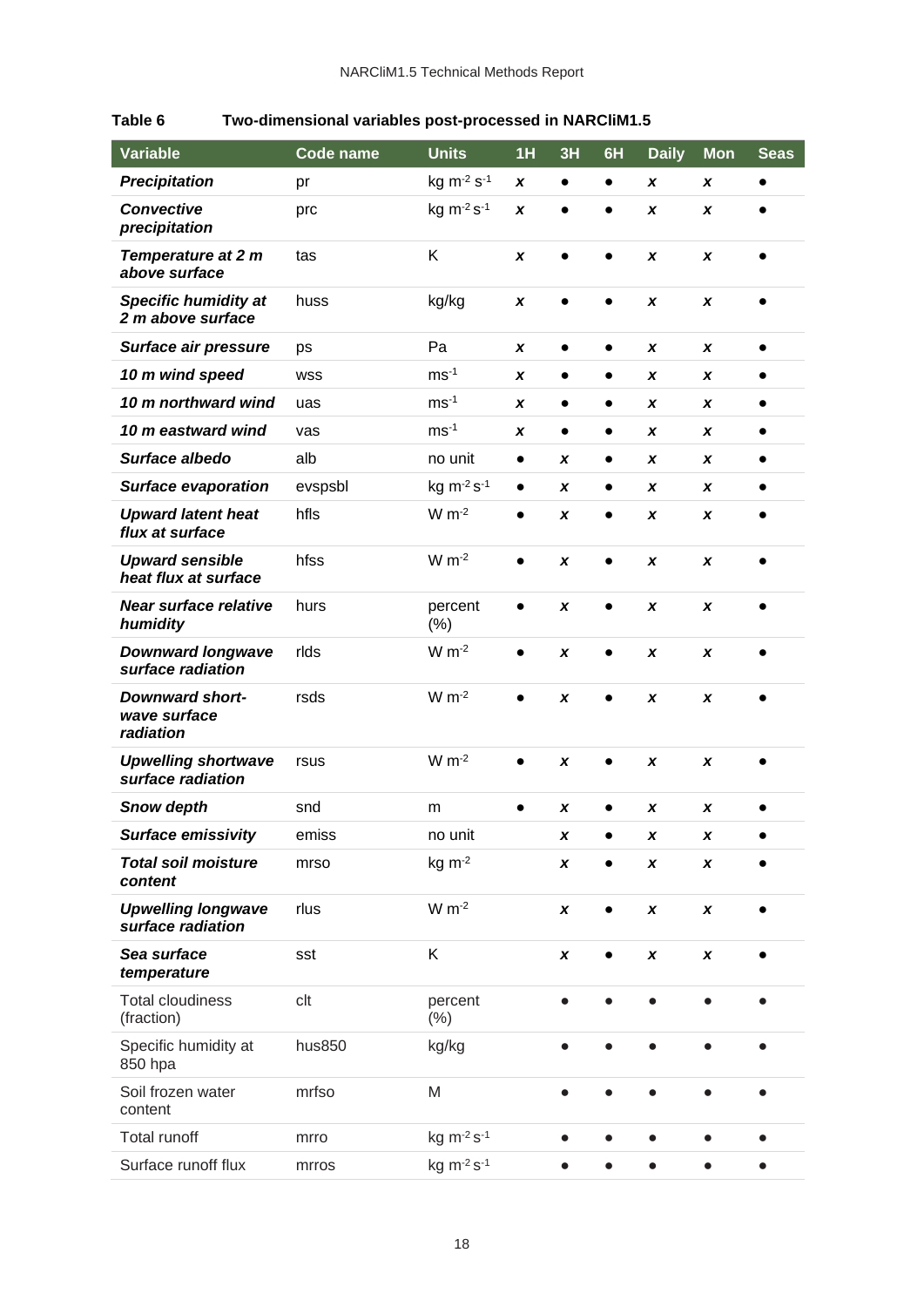| Variable                                                                                       | <b>Code name</b>                                                            | <b>Units</b>   | 1H | 3H        | 6H        | <b>Daily</b> | <b>Mon</b>   | <b>Seas</b> |
|------------------------------------------------------------------------------------------------|-----------------------------------------------------------------------------|----------------|----|-----------|-----------|--------------|--------------|-------------|
| Mean sea level<br>pressure                                                                     | psl                                                                         | Pa             |    |           |           |              |              |             |
| Top-of-atmosphere<br>outgoing long-wave<br>radiation                                           | rlut                                                                        | $W m-2$        |    |           |           |              |              |             |
| Sea ice fraction                                                                               | sic                                                                         | $\frac{0}{0}$  |    |           |           |              |              |             |
| Snow area fraction                                                                             | snc                                                                         | $\%$           |    |           |           |              |              |             |
| Snow melt                                                                                      | snm                                                                         | kg m-2 s-1     |    |           |           |              |              |             |
| Snow amount                                                                                    | snw                                                                         | $kg \, m^{-2}$ |    |           | $\bullet$ |              |              |             |
| Sunshine duration                                                                              | sund                                                                        | $\mathbf S$    |    |           |           |              |              |             |
| Air temperature at 200<br>hpa                                                                  | ta200                                                                       | K              |    |           |           |              |              |             |
| Air temperature at 500<br>hpa                                                                  | ta500                                                                       | K              |    |           |           |              |              |             |
| Air temperature at 850<br>hpa                                                                  | ta850                                                                       | K              |    | $\bullet$ | $\bullet$ | $\bullet$    | $\bullet$    |             |
| Northward wind at 200<br>hPa, 500 hPa, 850<br>hPa                                              | ua200, ua500,<br>ua850                                                      | $m s-1$        |    |           |           |              |              |             |
| Eastward wind at 200<br>hpa, 500 hpa, 850 hpa                                                  | va200, va500,<br>va850                                                      | $m s-1$        |    |           |           |              |              |             |
| Geopotential height at<br>200 hpa                                                              | zg200                                                                       | m              |    |           |           |              |              |             |
| Geopotential height<br>500 hPa                                                                 | zg500                                                                       | m              |    |           |           |              |              |             |
| Atmospheric boundary<br>layer thickness                                                        | zmla                                                                        | m              |    |           |           |              |              |             |
| Maximum 5, 10, 20 or<br>30 minute time-<br>window moving<br>average precipitation<br>rate*     | pr5maxstep<br>pr10maxstep<br>pr20maxstep<br>pr30maxstep                     | kg m-2 s-1     |    |           |           | X            | X            |             |
| Daily maximum 10m<br>wind speed*                                                               | sfcWindmax                                                                  | $m s-1$        |    |           |           | X            | X            |             |
| Daily maximum 2 m<br>temperature*                                                              | tasmax                                                                      | K              |    |           |           | $\pmb{\chi}$ | $\pmb{\chi}$ |             |
| Daily minimum 2 m<br>temperature*                                                              | tasmin                                                                      | K              |    |           |           | X            | X            |             |
| Maximum 5, 10, 20,<br>30, or 60 minute<br>time-window moving<br>average surface wind<br>speed* | wss5maxstep<br>wss10maxstep<br>wss20maxstep<br>wss30maxstep<br>wss1Hmaxstep | $m s-1$        |    |           |           | X            | $\pmb{\chi}$ |             |
| Maximum wind speed*                                                                            | sfcWindmaxmax                                                               | $m s-1$        |    |           |           |              |              |             |

Notes: Variables included in NARCliM1.0 are in *bold italics* and "*x*". 1H, 3H and 6H refer to one-hourly, three-hourly and six-hourly respectively. Mon = monthly; Seas = seasonal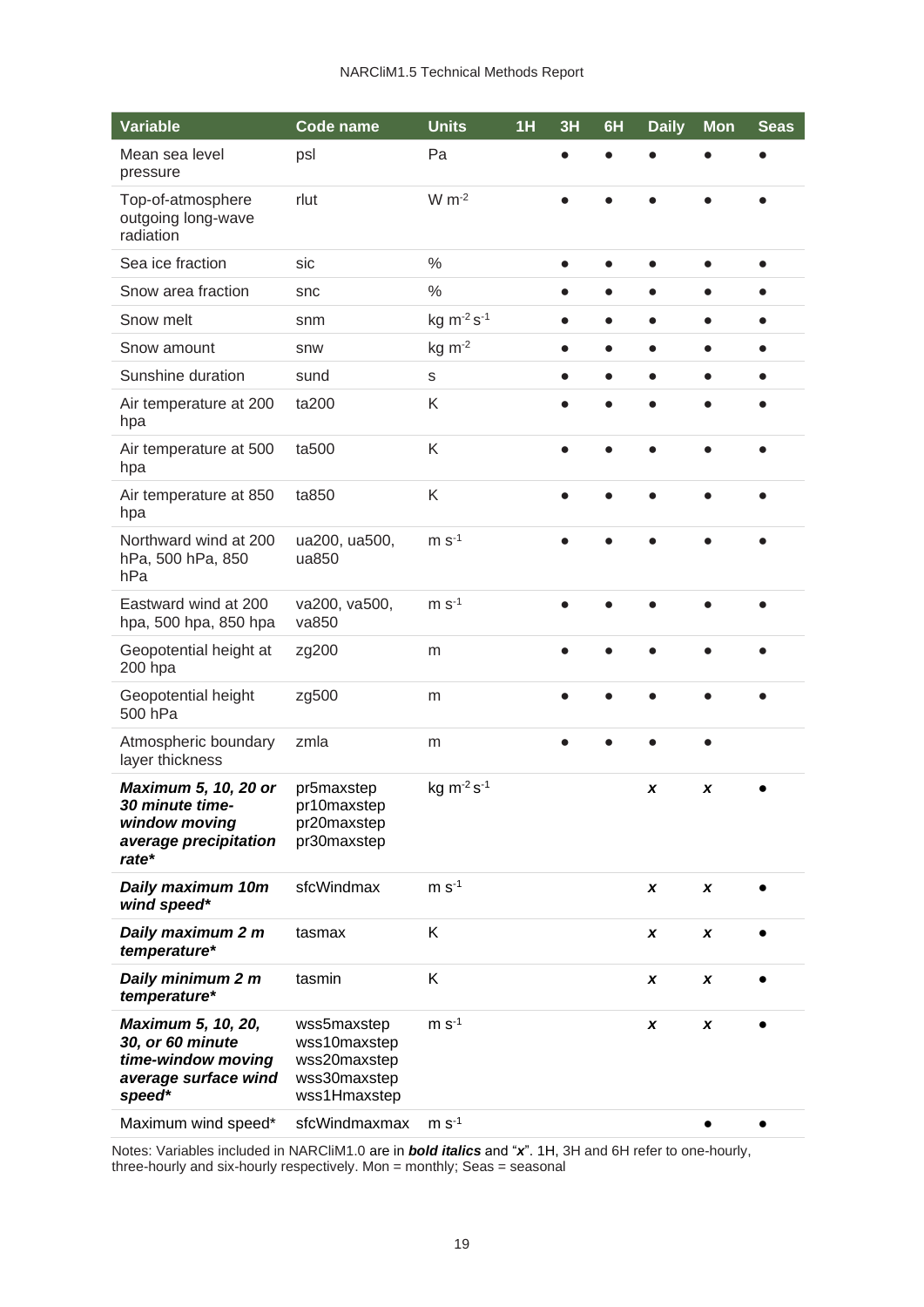### <span id="page-19-0"></span>**Bias correction**

The NARCliM1.0 post-processed data also incorporated daily maximum and minimum temperature and daily precipitation data bias-corrected towards the AWAP observational dataset (Argüeso et al. 2013; Evans & Argüeso 2014). Studies have demonstrated the value of the bias-corrected data for analysis of some climate change impacts (e.g. Gross et al. 2016; Macadam et al. 2016). The same method used in NARCliM1.0 has been used to generate bias-corrected data for the NARCliM1.5 simulations.

NARCliM1.5 bias correction uses a quantile matching technique described in Piani et al. (2010) that allows correction of the full distribution of daily precipitation, maximum and minimum temperatures. Gamma distributions were fitted to the observed and modelled daily precipitation time series, and Gaussian distributions to the observed and modelled daily maximum and minimum temperature time series. Then, corrections were applied to allow the fitted distributions of daily RCM output to match the fitted distributions of daily observations. The AWAP observations (Jones et al. 2009) for the period 1990 to 2009 were used to calculate the corrections. These corrections were assumed to be independent of future climate change and the same corrections were also applied respectively to the future precipitation and temperature values.

Recently, improved bias correction methods have made bias correcting several variables possible in regional downscaled projections. NARCliM1.5 will also provides multivariate bias correction productions for the NARCliM domain, which include precipitation, humidity, evaporation and wind speed over the 10-kilometre NARCliM domain. The multivariate bias correction will take into account the relationships between corrected variables. The biascorrected files will accompany NARCliM1.5 and be made freely and publicly available by the Department via the NSW Government's [Climate Data Portal.](https://climatedata.environment.nsw.gov.au/)

# <span id="page-19-1"></span>**5. Quality assurance**

The NARCliM1.5 quality assurance (QA) process is aimed at ensuring model outputs are complete, reliable and credible; and that modelling errors at various levels of postprocessing have been identified. As a measure of quality control (QC), samples of the data outputs from NARCliM1.5 modelling were inspected to ensure data reliability . Quality control is an ongoing process beyond the methodology described here and also incorporates feedback from NARCliM1.5 users. To help us ensure the highest quality possible, registered [Climate Data Portal](https://climatedata.environment.nsw.gov.au/) data users should provide descriptions of issue(s) to the Department via email at [narclim@environment.nsw.gov.au.](mailto:narclim@environment.nsw.gov.au) Please identify the variable, location and model; and the time the issue was encountered; and the name of the file containing the issue.

### <span id="page-19-2"></span>**Technical quality assurance for each variable**

Most of the following QA tests in Table 7 are implemented automatically through our computer scripts and apply to both the raw model output files and the post-processed files. Other tests have been applied manually.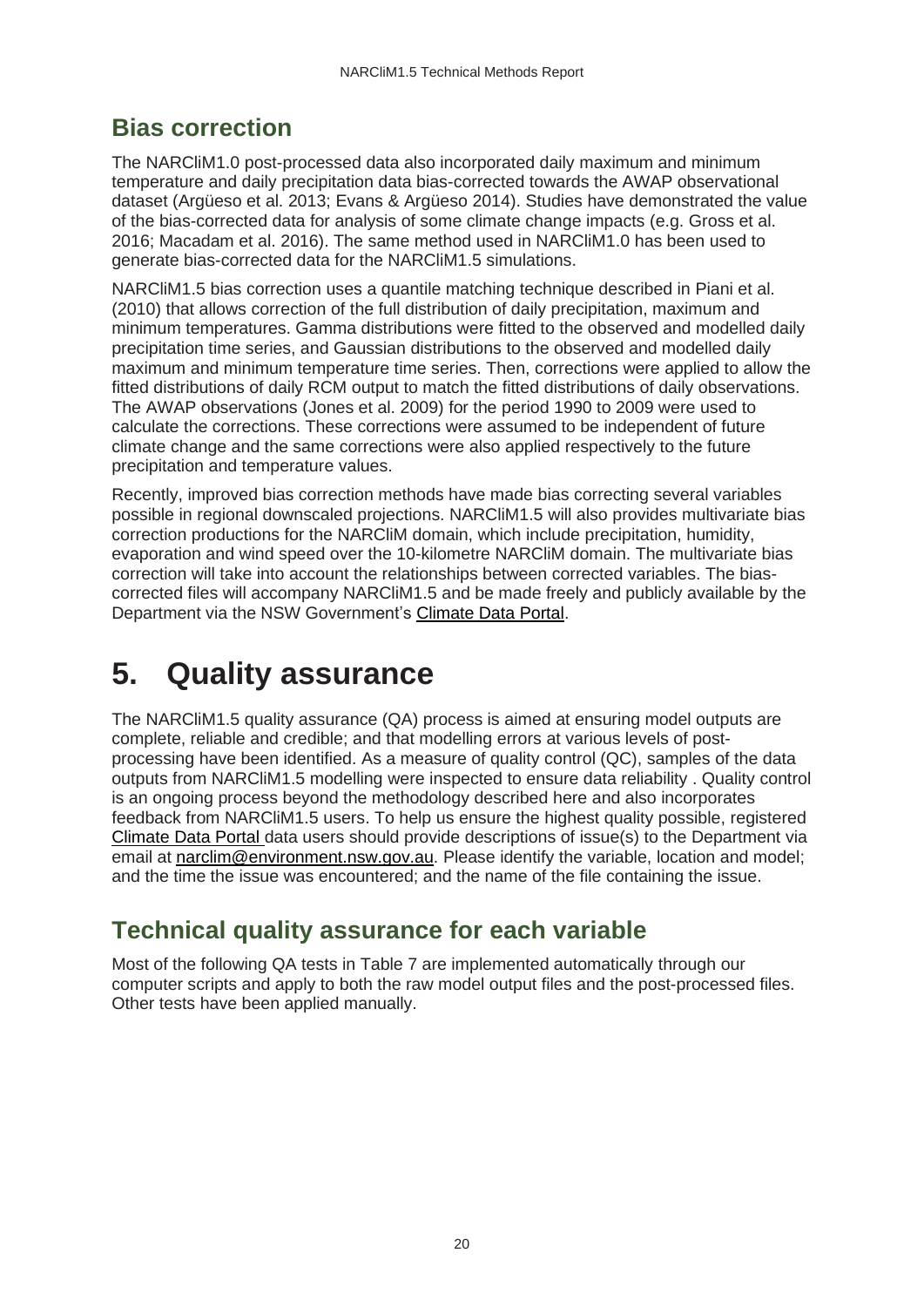| <b>Test</b>                                                       | <b>Description</b>                                                                                                                                                                                                                                                                                                                                                   |
|-------------------------------------------------------------------|----------------------------------------------------------------------------------------------------------------------------------------------------------------------------------------------------------------------------------------------------------------------------------------------------------------------------------------------------------------------|
| File external<br>appearance                                       | File size, file checksum, file name (for automated access) and file extension are<br>tested for consistency                                                                                                                                                                                                                                                          |
| Metadata                                                          | Within each post-processed file, the metadata is evaluated to ensure that it<br>conforms to the CORDEX standard and CF1.4 (Climate and Forecast) conventions,<br>as appropriate                                                                                                                                                                                      |
| <b>Dimensions</b>                                                 | Check various variable dimensions (time, latitude, longitude, vertical levels) and<br>data type (integer, float and double). For time variables, check calendar type and<br>the temporal resolution                                                                                                                                                                  |
| Other checks<br>(particularly for<br>post-<br>processed<br>files) | File is readable; file format is recognised, consistent and correct; file size zero is<br>within 4 standard deviations to related files (those which are more than 4o smaller<br>than the mean of their counterparts are manually checked); number of data files is<br>correct (dataset completeness); where relevant, check data is readable on the GIS<br>platform |

#### <span id="page-20-2"></span>**Table 7 NARCliM1.5 quality assurance tests**

### <span id="page-20-0"></span>**Scientific quality assurance**

#### **Basic scientific quality assurance for post-processed variables**

Basic QA for NARCliM1.5 checks that post-processed variables at the daily temporal frequency fall within a realistic range. For example, values of precipitation rates have been checked to ensure they fall within the range [0, 1200] in mm/day. Daily data are focused on given the availability of AWAP data at this frequency.

#### **Intermediate scientific quality assurance for key variables**

The intermediate quality assurance for key variables (rainfall, temperature, wind, mean sealevel pressure, etc.) consisted of the evaluation of the performance of the NARCliM1.5 simulations compared with observations. Several aspects of the climate have been evaluated by the Department and collaborators, including means, variability and extremes. Metrics such as mean biases, spatial correlations and spatial variances in errors were used to test the skill of the ensemble. These evaluation results will be available in additional reports and publications.

#### **Advanced scientific quality assurance for special systems**

Advanced scientific quality assurance refers to the evaluation of the performance of more sophisticated and complex NARCliM1.5 diagnostics, such as when testing the ability of the models to represent monsoon systems and/or cyclonic activity. If these diagnostics can be applied successfully, it could be concluded that the data has production grade quality. Such applications for these diagnostics are being developed progressively by experienced researchers, and results will be documented in separate reports and publications.

### <span id="page-20-1"></span>**Metadata**

NARCliM1.5 data are compliant with CORDEX and climate and forecast version 1.4 (CF v 1.4), with additional metadata included as required for derived datasets.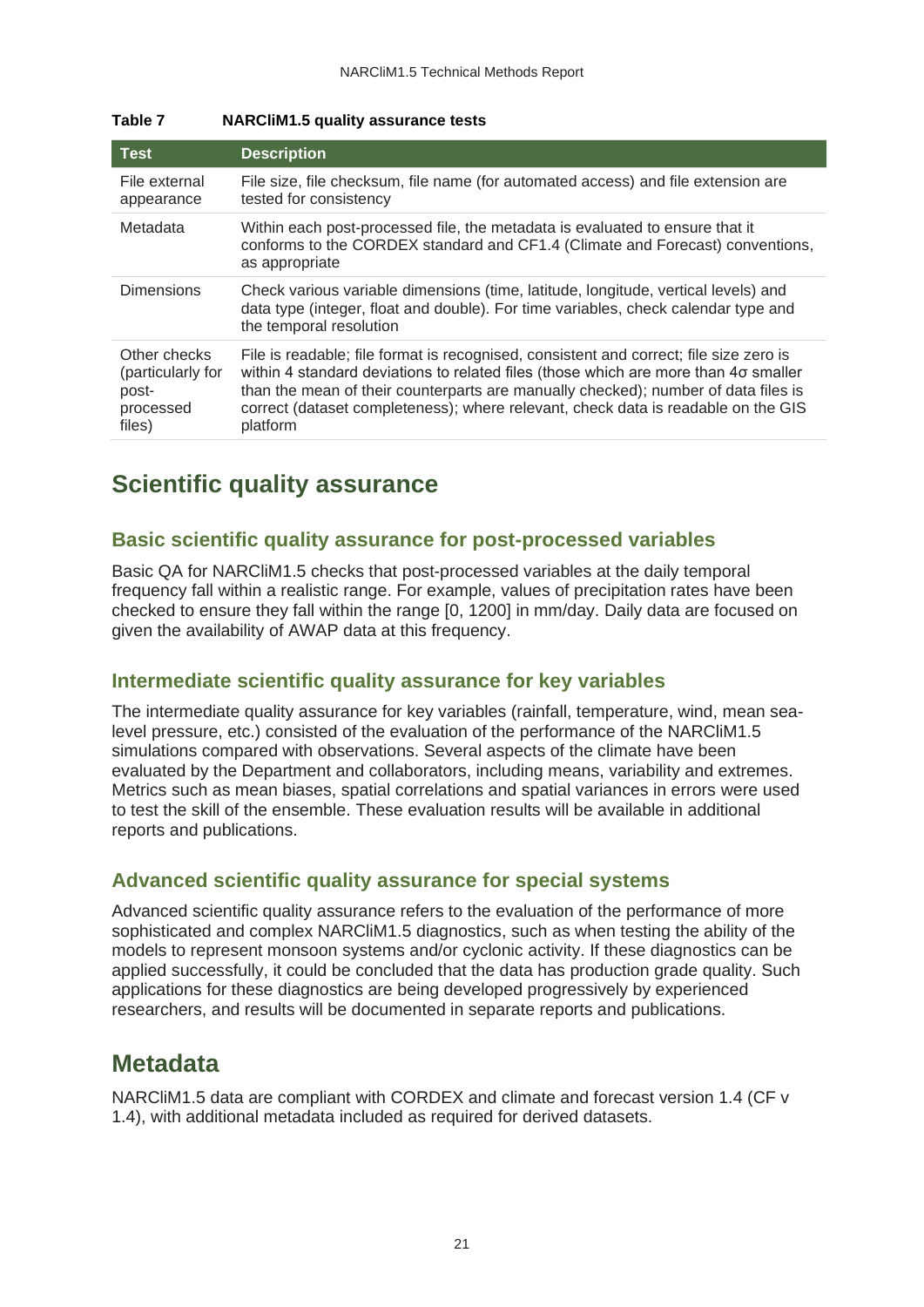## <span id="page-21-0"></span>**Licensing**

NARCliM1.5 projections are available for unrestricted use, provided the terms of use are complied with and referenced. The [terms of use for CMIP5 datasets](https://pcmdi.llnl.gov/mips/cmip5/terms-of-use.html) include correct citation and acknowledgment of the use of the CMIP5 data. Downstream NARCliM1.5 datasets will need to comply with these terms of use. While some CMIP5 GCMs are available only for non-commercial or educational purposes, the NARCliM1.5 GCMs do not hold such restrictions.

## <span id="page-21-1"></span>**6. Data retention and destruction details**

Retaining the NARCliM1.5 data indefinitely is unnecessary and costly, even with future reductions in the cost of storage. Two primary scenarios result in the potential end of life for NARCliM1.5 data:

#### **1. Erroneous data**

It is recognised that there is both potential value and costs in storing erroneous data. The NARCliM1.5 directory structure follows CORDEX conventions in allowing for retention of erroneous data in different directories from the most up-to-date version of the data. However, we note that where erroneous data is retained, users will be blocked from accessing the relevant directories via any data access services implemented, and the data will only be available on request.

#### **2. Data is superseded by data from future NARCliM datasets**

NARCliM1.5 data will ultimately be superseded by future NARCliM datasets. However, users need to be able to compare analyses based on the multiple NARCliM datasets. Thus, the removal of NARCliM1.5 data for this reason is unlikely to happen before the mid-2020s. At this point, the value of the NARCliM1.5 data and the cost of retaining it will be reviewed.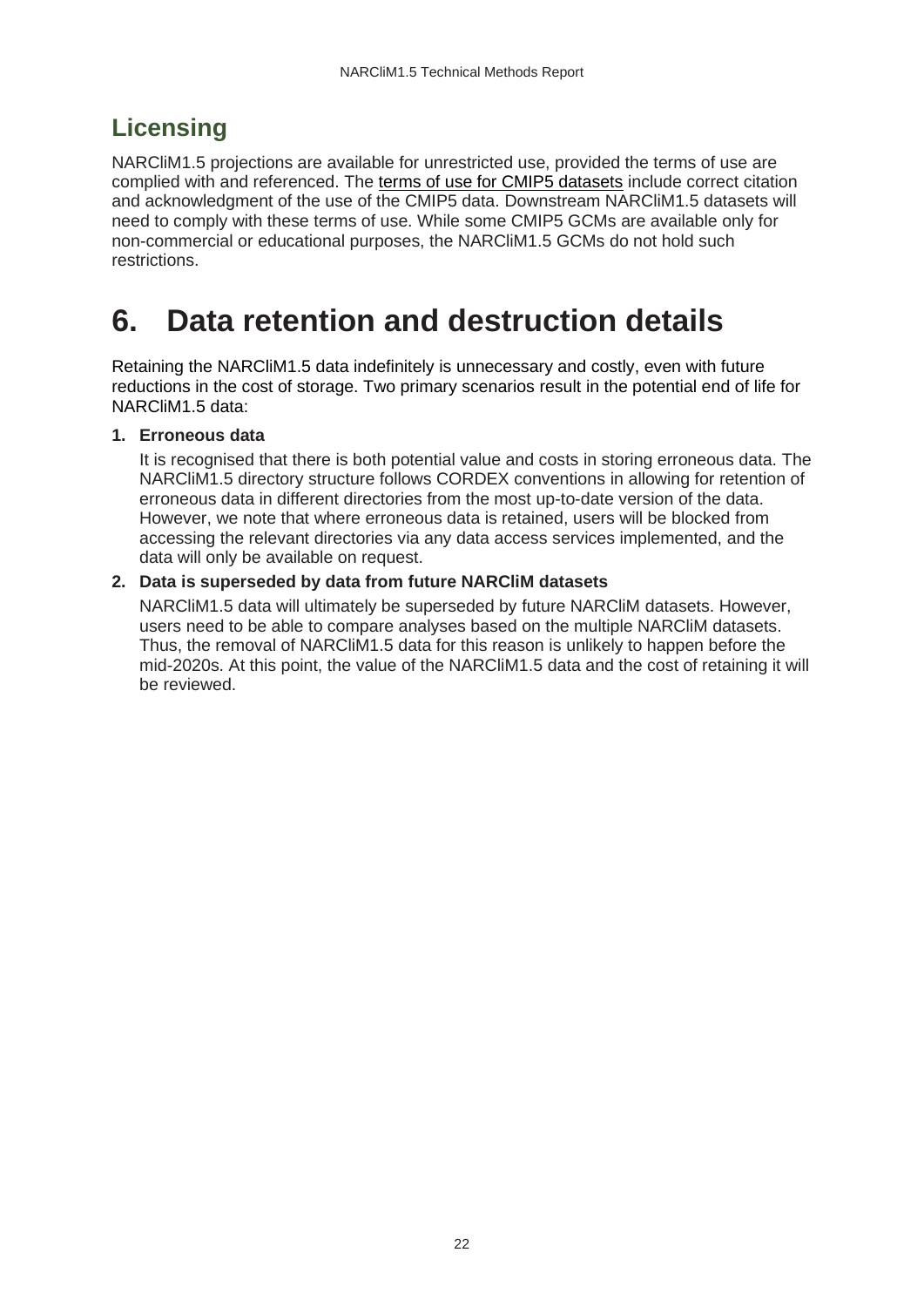## <span id="page-22-0"></span>**7. References**

- Argüeso D, Evans JP and Fita L 2013, Precipitation bias correction of very high resolution regional climate models, *Hydrological and Earth System Sciences*, 17:4379–4388, doi: 10.5194/hess-17-4379-2013.
- Bhend J and Whetton P 2015, Evaluation of simulated recent climate change in Australia, *Australian Meteorological and Oceanographic Journal,* 65:1 October 2015 4–18.
- Bishop CH and Abramowitz G 2013, Climate model dependence and the replicate Earth paradigm, *Climate Dynamics*, 41:885–900.
- Brown JR, Moise AF and Colman RA 2013a, The South Pacific Convergence Zone in CMIP5 simulations of historical and future climate, *Climate Dynamics,* 41:2179–2197, doi: 10.1007/s00382-012-1591-x.
- Brown JR, Colman RA, Moise AF and Smith IN 2013b, The western Pacific monsoon in CMIP5 models: Model evaluation and projections, *Journal of Geophysical Research Atmosphere*, 118, 12,458–12,475, doi:10.1002/2013JD020290.
- Brown JN, Langlais C and Sen Gupta A 2015, Projected sea surface temperature changes in the equatorial Pacific relative to the Warm Pool edge, *Deep-Sea Research II,* 113(2015) 47–58.
- CSIRO and Bureau of Meteorology 2015, *Climate change in Australia information for Australia's natural resource management regions: Technical report*, CSIRO and Bureau of Meteorology, Australia.
- Di Virgilio G, Evans JP, Di Luca A, and coauthors. 2019, Evaluating reanalysis-driven CORDEX regional climate models over Australia: model performance and errors, *Climate Dynamics*, 53, 2985–3005, doi:10.1007/s00382-019-04672-w.

DPIE & UNSW 2020, *The NSW and ACT Regional Climate Modelling project: Climate projections version 1.5, NARCliM1.5 quality methods report*, prepared by Department of Planning, Industry and Environment and University of NSW, DPIE, Sydney, Australia.

- Evans, J.P. and F. Ji, 2012a, Choosing GCMs. NARCliM Technical Note 1, 7pp, NARCliM Consortium, Sydney, Australia, available at [www.ccrc.unsw.edu.au/sites/default/files/NARCliM/publications/TechNote1.pdf](http://www.ccrc.unsw.edu.au/sites/default/files/NARCliM/publications/TechNote1.pdf)
- Evans JP and Ji F 2012b, *Choosing the RCMs to perform the downscaling, NARCliM Technical Note 2*, 8pp, NARCliM Consortium, Sydney, Australia available at [www.ccrc.unsw.edu.au/sites/default/files/NARCliM/publications/TechNote2.pdf.](http://www.ccrc.unsw.edu.au/sites/default/files/NARCliM/publications/TechNote2.pdf)
- Evans J.P., Ekstrom and F. Ji, 2012. Evaluating the performance of a WRF physics ensemble over South-East Australia, Climate Dynamics, 39:1241–1258, DOI 10.1007/s00382-011-1244-5
- Evans JP and Argüeso D 2014, *Guidance on the use of bias corrected data, NARCliM Technical Note 3*, NARCliM Consortium: Sydney, Australia, available at [www.ccrc.unsw.edu.au/sites/default/files/NARCliM/publications/TechNote3.pdf](http://www.ccrc.unsw.edu.au/sites/default/files/NARCliM/publications/TechNote3.pdf)
- Evans JP, Ji F, Lee C, Smith P, Argüeso D and Fita L 2014, Design of a regional climate modelling projection ensemble experiment – NARCliM, *Geoscientific Model Development*, 7(2), 621-629, doi: 10.5194/gmd-7-621-2014.
- Gibson PB, Uotila P, Perkins-Kirkpatrick SE, Alexander LV and Pitman AJ 2016, Evaluating synoptic systems in the CMIP5 climate models over the Australian region, *Climate Dynamics,* 47:2235–2251, doi:10.1007/s00382-015-2961-y.
- Giorgi F, Jones C and Asrar G 2009, Addressing climate information needs at the regional level: The CORDEX framework, *WMO Bulletin*, 53:175–183.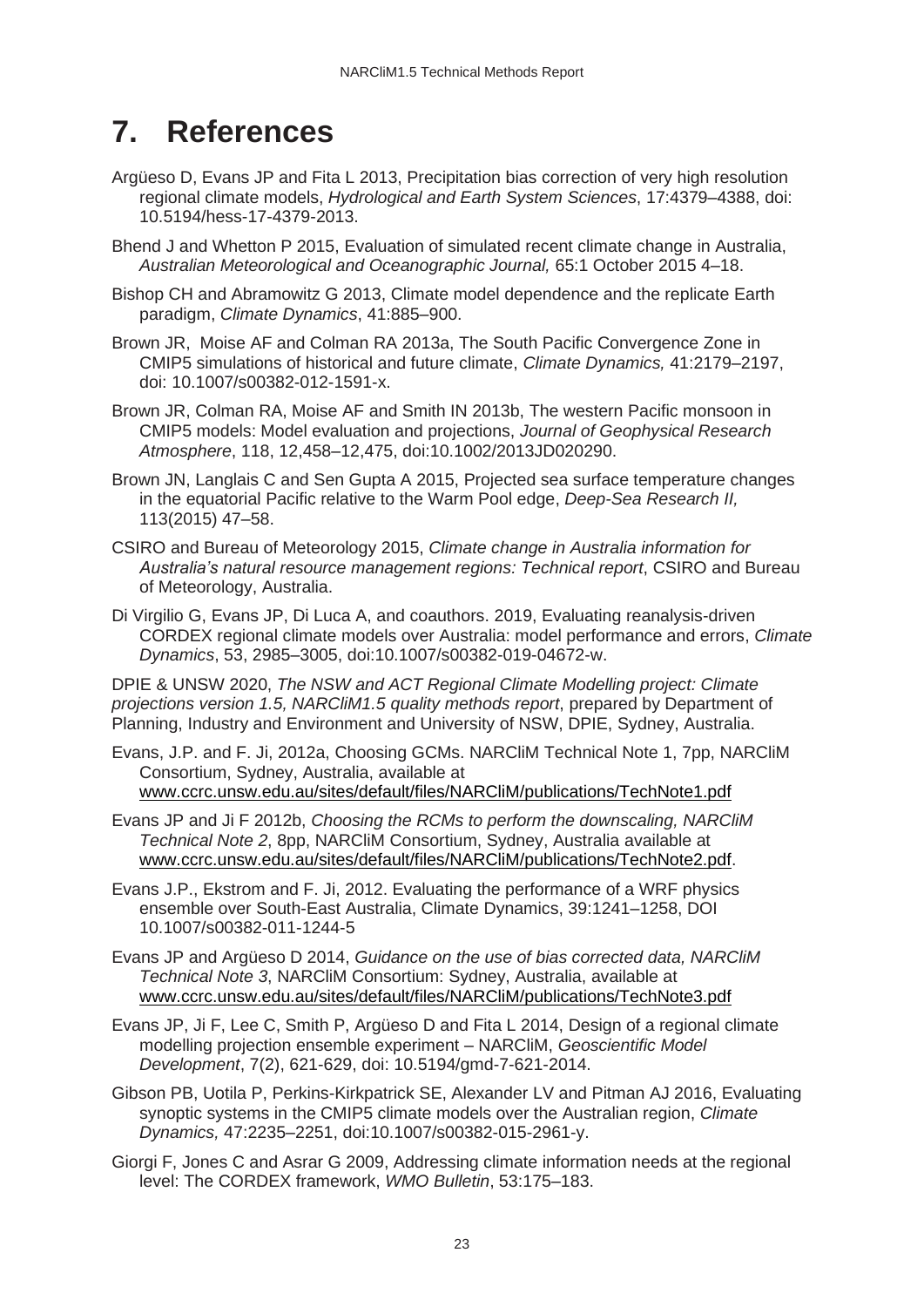- Grose MR, Brown JN, Narsey S, Brown JR, Murphy BF, Langlais C, Sen Gupta A, Moisec AF and Irving DB 2014a, Assessment of the CMIP5 global climate model simulations of the western tropical Pacific climate system and comparison to CMIP3, *International Journal of Climatology,* 34:3382-3399, doi:10.1002/joc.3916.
- Grose MR, Bhend J and Narsey S 2014b, Can we constrain CMIP5 rainfall projections in the Tropical Pacific based on surface warming patterns?, *Journal of Climate*, 27(24):9123– 9138.doi: 10.1175/JCLI-D-14-00190.1.
- Grose MR, Bhend J, Argueso D, Ekström M, Dowdy AJ, Hoffmann P, Evans JP and Timbal B 2015a, Comparison of various climate change projections of eastern Australian rainfall, *Australian Meteorological and Oceanographic Journal,* 65:1 October 2015, 72–89.
- Grose, MR, Timbal B, Wilson L, Bathols J and Kent D 2015b, The subtropical ridge in CMIP5 models, and implications for projections of rainfall in southeast Australia, *Australian Meteorological and Oceanographic Journal*, 65, 90–106.
- Gross MH, Alexander LV, Macadam I, Green D, Evans JP 2016, The representation of health-relevant heatwave characteristics in a Regional Climate Model ensemble for New South Wales and the Australian Capital Territory, Australia, *International Journal of Climatology*, 37(3), 1195–1210, doi: 10.1002/joc.4769.
- Grose MR, Risbey JS, Moise AF, Osbrough S, Heady C, Wilson L and Erwin T 2017, Constraints on Southern Australian rainfall change based on atmospheric circulation in CMIP5 simulations, *Journal of Climate*, 30, 225–242, doi: 10.1175/JCLI-D-16-0142.1.
- Hutchinson MF and Xu T 2015, *Methodology for generating Australia-wide surfaces and associated grids for monthly mean daily maximum and minimum temperature, rainfall, pan evaporation and solar radiation for the periods 1990–2009, 2020–2039 and 2060– 2079*, NARCliM Report to the NSW Office of Environment and Heritage.

IPCC, 2007: Climate Change 2007: Synthesis Report. Contribution of Working Groups I, II and III to the Fourth Assessment Report of the Intergovernmental Panel on Climate Change [Core Writing Team, Pachauri, R.K and Reisinger, A. (eds.)]. IPCC, Geneva, Switzerland, 104 pp.

- IPCC 2000, *Special Report on Emissions Scenarios*, *A Special Report of Working Group III of the Intergovernmental Panel on Climate Change,* eds N Nakicenovic and R Swart, Cambridge University Press, Cambridge, United Kingdom.
- IPCC, 2014: *Climate Change 2014: Synthesis Report. Contribution of Working Groups I, II and III to the Fifth Assessment Report of the Intergovernmental Panel on Climate Change* [Core Writing Team, R.K. Pachauri and L.A. Meyer (eds.)]. IPCC, Geneva, Switzerland, 151 pp.Ji F, Ekstrom M, Evans JP and Teng J 2014, Evaluating rainfall patterns using physics scheme ensembles from a regional atmospheric model, *[Theoretical and Applied Climatology,](https://link.springer.com/journal/704)* 115, 297–304, doi: 10.1007/s00704-013-0904-2.
- Jones D, Wang W and Fawcett R 2009, High-quality spatial climate datasets for Australia, *Australian Meteorological Magazine,* 58:233−248.
- Jourdain NC, Sen Gupta A, Taschetto AS, Ummenhofer CC, Moise AF and Ashok K 2013, The Indo-Australian monsoon and its relationship to ENSO and IOD in reanalysis data and the CMIP3/CMIP5 simulations, *Climate Dynamics*, 41:3073–3102, doi: 10.1007/s00382-013-1676-1.
- Kalnay E, Kanamitsu M, Kistler R., and coauthors 1996, The NCEP/NCAR 40-year reanalysis project, *Bulletin of the American Meteorological Society*, 77, 437–470.
- King AD, Donat MG, Alexander LV and Karoly DJ 2015, The ENSO Australian rainfall teleconnection in reanalysis and CMIP5, *Climate Dynamics,* 44: 2623, doi:10.1007/s00382-014-2159-8.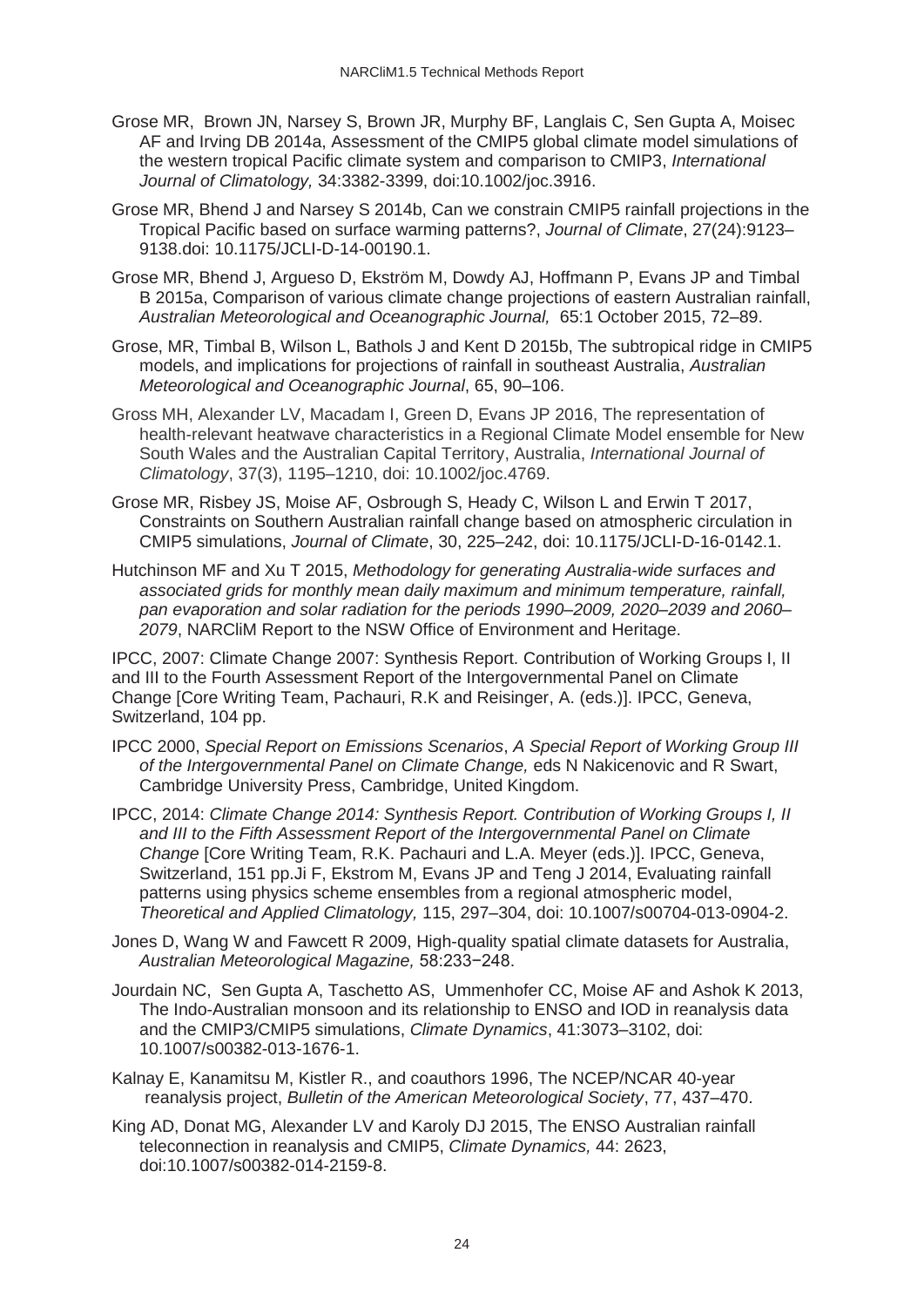- Knutti R, Masson D and Gettelman A 2013, Climate model genealogy: generation CMIP5 and how we got there, *Geophysical Research Letters,* 40, 1194–1199.
- Knutti R and Sedláček J 2013, Robustness and uncertainties in the new CMIP5 climate model projections, *Nature Climate Change,* 3, 369–373, doi:10.1038/nclimate1716.
- Kug JS, Ham YG, Lee JY and Jin FF 2012, Improved simulation of two types of El Niño in CMIP5 models, *Environmental Research Letters*, 7, 034002 (7pp), doi:10.1088/1748- 9326/7/3/034002.
- Macadam I, Argüeso D, Evans JP, Liu DL and Pitman AJ 2016, The effect of bias correction and climate model resolution on wheat simulations forced with a Regional Climate Model ensemble, *International Journal of Climatology*, 36, 4577-4591, doi: 10.1002/joc.4653.
- McSweeney CF, Jones RG, Lee RW and Rowell DP 2015, Selecting CMIP5 GCMs for downscaling over multiple regions, *Climate Dynamics,* 44:3237–326, doi: 10.1007/s00382-014-2418-8.
- Moise AF, Wilson L, Grose M, Whetton P, Watterson I, Bhend J, Bathols J, Hanson L, Erwin T, Bedin T, Heady C and Rafter T 2015, Evaluation of CMIP3 and CMIP5 models over the Australian region to inform confidence in projections, *Australian Meteorological and Oceanographic Journal,* 65, 19–53.
- Moss, R., Edmonds, J., Hibbard, K. *et al.* The next generation of scenarios for climate change research and assessment. *Nature* 463, 747–756 (2010). https://doi.org/10.1038/nature08823
- Pepler A, Alexander L, Evans J and Sherwood S 2016, Zonal winds and southeast Australian rainfall in global and regional climate models, *Climate Dynamics*, 46:123–133, doi: 10.1007/s00382-015-2573-6.
- Piani C, Haerter J and Coppola E 2010, Statistical bias correction for daily precipitation in regional climate models over Europe, *Theoretical and Applied Climatology*, 99, 187–192.
- van Vuuren, D.P., Edmonds, J., Kainuma, M. *et al.* The representative concentration pathways: an overview. *Climatic Change* 109, 5 (2011). https://doi.org/10.1007/s10584- 011-0148-z
- Watterson I, Bathols J and Heady C 2013, What influences the skill of climate models over the continents?, *Bulletin of the American Meteorological Soc*iety, 95, 689–700.
- Whetton P and Hennessy K 2010, Potential benefits of a "storyline" approach to the provision of regional climate projection information, International Climate Change Adaptation Conference, NCARF, Gold Coast, Australia.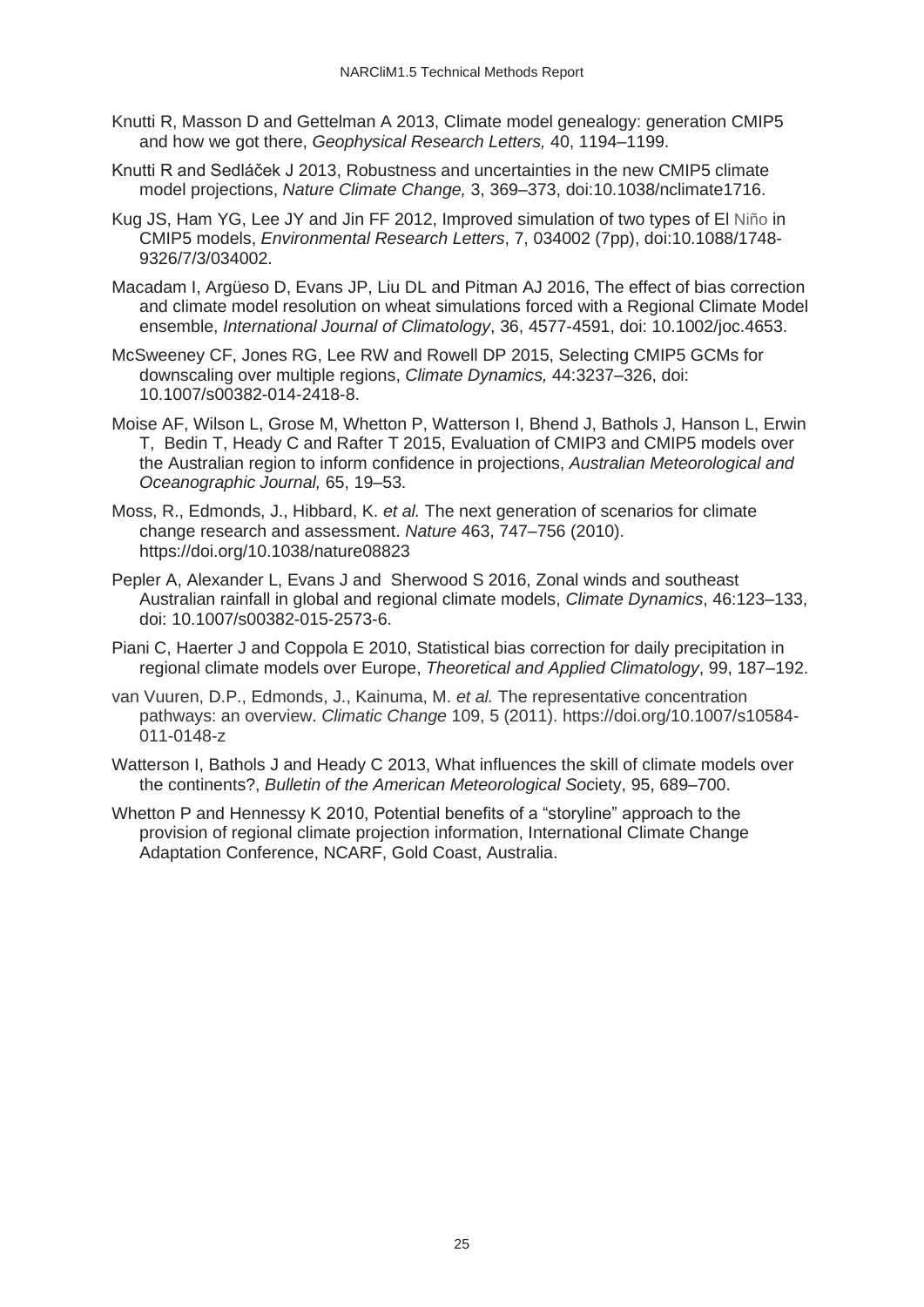# <span id="page-25-0"></span>**Appendices**

## <span id="page-25-1"></span>**Appendix A. Literature reviewed to assess GCM performance and number of GCMs evaluated in each study**

| <b>Authors</b>                 | <b>Title of publication</b>                                                                                                           | <b>Aspect of climate</b><br>evaluated                                                       | No.<br><b>GCMs</b> |
|--------------------------------|---------------------------------------------------------------------------------------------------------------------------------------|---------------------------------------------------------------------------------------------|--------------------|
| Bhend &<br>Whetton 2015        | Evaluation of simulated recent climate change in<br>Australia                                                                         | Daily maximum and<br>minimum<br>temperature trends<br>and rainfall trends<br>for 1956-2005  | 44                 |
| Brown et al.<br>2013a          | The South Pacific Convergence Zone in CMIP5<br>simulations of historical and future climate                                           | The South Pacific<br>Convergence Zone                                                       | 26                 |
| Brown et al.<br>2013b          | The western Pacific monsoon in CMIP5 models:<br>Model evaluation and projections                                                      | The western Pacific<br>(WP) monsoon                                                         | 35                 |
| Brown et al.<br>2015           | Projected sea surface temperature changes in the<br>equatorial Pacific relative to the Warm Pool edge                                 | Sea surface<br>temperature                                                                  | 19                 |
| <b>CSIRO &amp; BoM</b><br>2015 | Climate change in Australia technical report -<br>Chapter 5 evaluation of climate models                                              | Temperature,<br>rainfall, sea level<br>pressure<br>M-score for rainfall<br>and temperature. | 40                 |
| Gibson et al.<br>2016          | Evaluating synoptic systems in the CMIP5 climate<br>models over the Australian region                                                 | Synoptic system                                                                             | 24                 |
| Grose et al.<br>2014a          | Assessment of the CMIP5 global climate model<br>simulations of the western tropical Pacific climate<br>system and comparison to CMIP3 | The western<br>tropical Pacific<br>climate                                                  | 27                 |
| Grose et al.<br>2014b          | Can we constrain CMIP5 rainfall projections in the<br>tropical Pacific based on surface warming patterns?                             | Rainfall in the<br>tropical Pacific                                                         | 38                 |
| Grose et al.<br>2015a          | Comparison of various climate change projections<br>of eastern Australian rainfall                                                    | Rainfall                                                                                    | 39                 |
| Grose et al.<br>2015b          | The subtropical ridge in CMIP5 models, and<br>implications for projections of rainfall in southeast<br>Australia                      | The sub-tropical<br>ridge (mean, SD,<br>trend)                                              | 35                 |
| Grose et al.<br>2017           | Constraints on southern Australian rainfall change<br>based on atmospheric circulation in CMIP5<br>simulations                        | <b>Circulation features</b><br>and southern<br>Australian rainfall                          | 40                 |
| Jourdain et al.<br>2013        | The Indo-Australian monsoon and its relationship to<br>ENSO and IOD in reanalysis data and the<br><b>CMIP3/CMIP5</b> simulations      | Indo-Australian<br>monsoon rainfall                                                         | 35                 |
| King et al. 2015               | The ENSO-Australian rainfall teleconnection in<br>reanalysis and CMIP5                                                                | Teleconnection of<br><b>ENSO and rainfall</b>                                               | 35                 |
| Knutti et al.<br>2013          | Climate model genealogy: Generation CMIP5 and<br>how we got there                                                                     | Model similarity in<br>CMIP5 and CMIP3                                                      | 38                 |
| Kug et al. 2012                | Corrigendum: Improved simulation of two types of<br>El Nino in CMIP5 models                                                           | Two types of El<br>Niño events                                                              | 21                 |